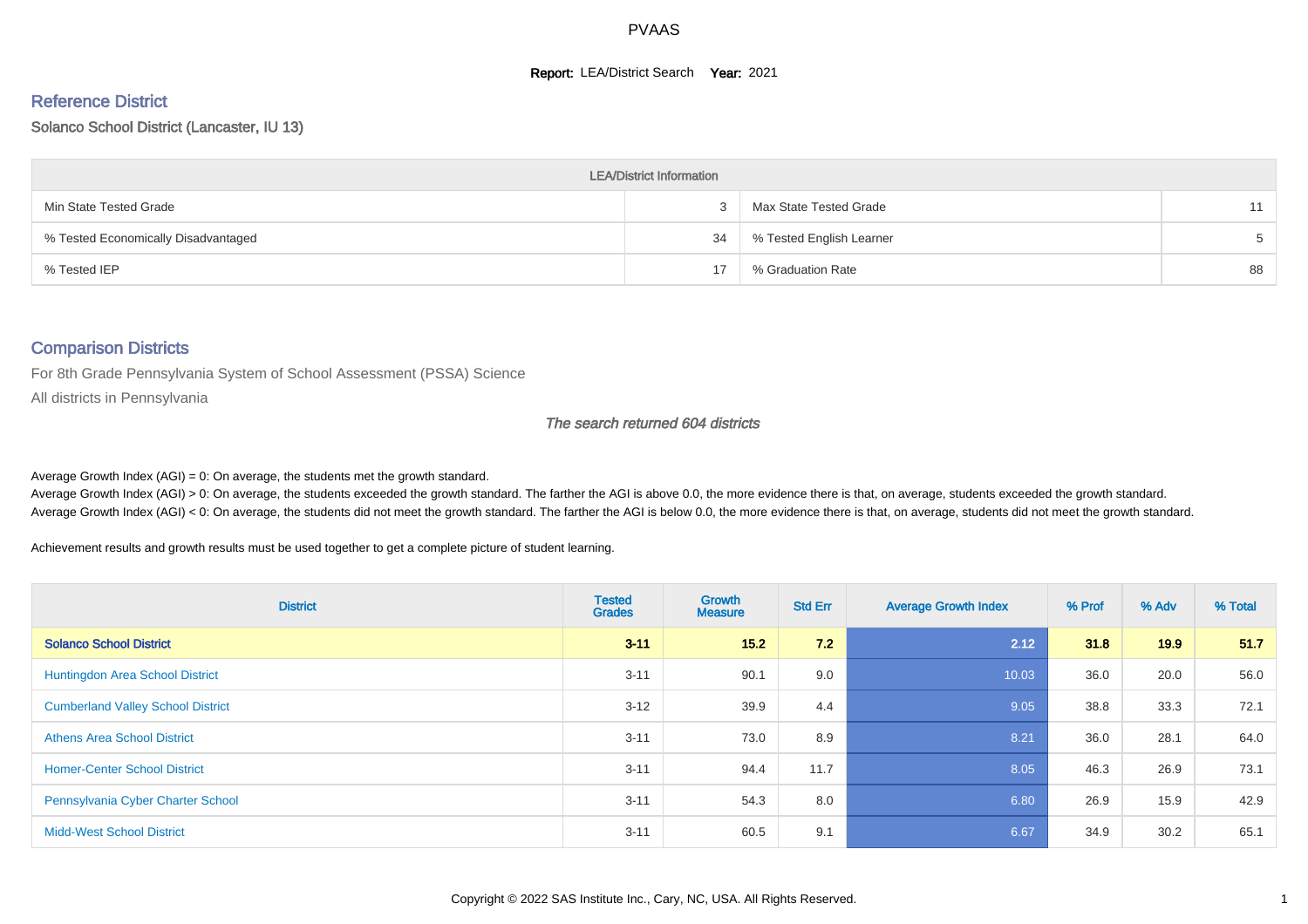| <b>District</b>                               | <b>Tested</b><br><b>Grades</b> | Growth<br><b>Measure</b> | <b>Std Err</b> | <b>Average Growth Index</b> | % Prof | % Adv | % Total |
|-----------------------------------------------|--------------------------------|--------------------------|----------------|-----------------------------|--------|-------|---------|
| <b>Solanco School District</b>                | $3 - 11$                       | $15.2$                   | $7.2$          | 2.12                        | 31.8   | 19.9  | 51.7    |
| Pennsylvania Virtual Charter School           | $3 - 11$                       | 73.0                     | 11.0           | 6.66                        | 35.2   | 26.1  | 61.4    |
| <b>Central York School District</b>           | $3 - 12$                       | 36.6                     | 5.9            | 6.25                        | 37.4   | 13.8  | 51.2    |
| <b>Tredyffrin-Easttown School District</b>    | $3 - 10$                       | 53.9                     | 8.7            | 6.17                        | 29.2   | 61.2  | 90.5    |
| <b>Conestoga Valley School District</b>       | $3 - 11$                       | 44.3                     | 7.2            | 6.14                        | 29.4   | 31.3  | 60.8    |
| New Hope-Solebury School District             | $3 - 11$                       | 58.8                     | 9.8            | 6.00                        | 38.5   | 44.0  | 82.6    |
| <b>Shikellamy School District</b>             | $3 - 10$                       | 44.5                     | 7.5            | 5.92                        | 25.5   | 28.6  | 54.2    |
| <b>Methacton School District</b>              | $3 - 11$                       | 36.1                     | 6.1            | 5.91                        | 28.2   | 40.2  | 68.4    |
| Northeastern York School District             | $3 - 11$                       | 38.9                     | 6.7            | 5.80                        | 30.6   | 36.3  | 66.9    |
| <b>Tuscarora School District</b>              | $3 - 11$                       | 42.4                     | 7.4            | 5.70                        | 37.5   | 19.8  | 57.3    |
| <b>Littlestown Area School District</b>       | $3 - 11$                       | 52.6                     | 9.3            | 5.65                        | 38.8   | 28.1  | 66.9    |
| <b>Agora Cyber Charter School</b>             | $3 - 11$                       | 49.7                     | 8.8            | 5.62                        | 35.3   | 9.3   | 44.7    |
| <b>Warwick School District</b>                | $3 - 11$                       | 33.8                     | 6.0            | 5.59                        | 38.7   | 24.2  | 62.9    |
| <b>Avon Grove Charter School</b>              | $3 - 11$                       | 53.1                     | 9.7            | 5.47                        | 28.4   | 27.4  | 55.9    |
| <b>Lower Merion School District</b>           | $3 - 11$                       | 25.9                     | 4.8            | 5.43                        | 35.9   | 46.4  | 82.3    |
| <b>Hempfield School District</b>              | $3 - 11$                       | 30.0                     | 5.7            | 5.27                        | 32.0   | 35.4  | 67.4    |
| <b>Wallingford-Swarthmore School District</b> | $3 - 10$                       | 36.8                     | 7.3            | 5.06                        | 31.4   | 42.6  | 74.0    |
| <b>Spring-Ford Area School District</b>       | $3 - 11$                       | 25.1                     | $5.0$          | 5.02                        | 43.0   | 32.9  | 75.9    |
| <b>Fairview School District</b>               | $3 - 11$                       | 43.6                     | 8.9            | 4.91                        | 37.5   | 39.0  | 76.5    |
| <b>Quaker Valley School District</b>          | $3 - 11$                       | 43.9                     | 8.9            | 4.91                        | 37.9   | 37.1  | 75.0    |
| <b>Penncrest School District</b>              | $3 - 11$                       | 36.3                     | 7.4            | 4.90                        | 33.3   | 21.2  | 54.6    |
| <b>Conemaugh Valley School District</b>       | $3 - 12$                       | 61.4                     | 12.7           | 4.83                        | 36.5   | 25.0  | 61.5    |
| North Schuylkill School District              | $3 - 11$                       | 38.9                     | 8.6            | 4.55                        | 40.0   | 16.3  | 56.3    |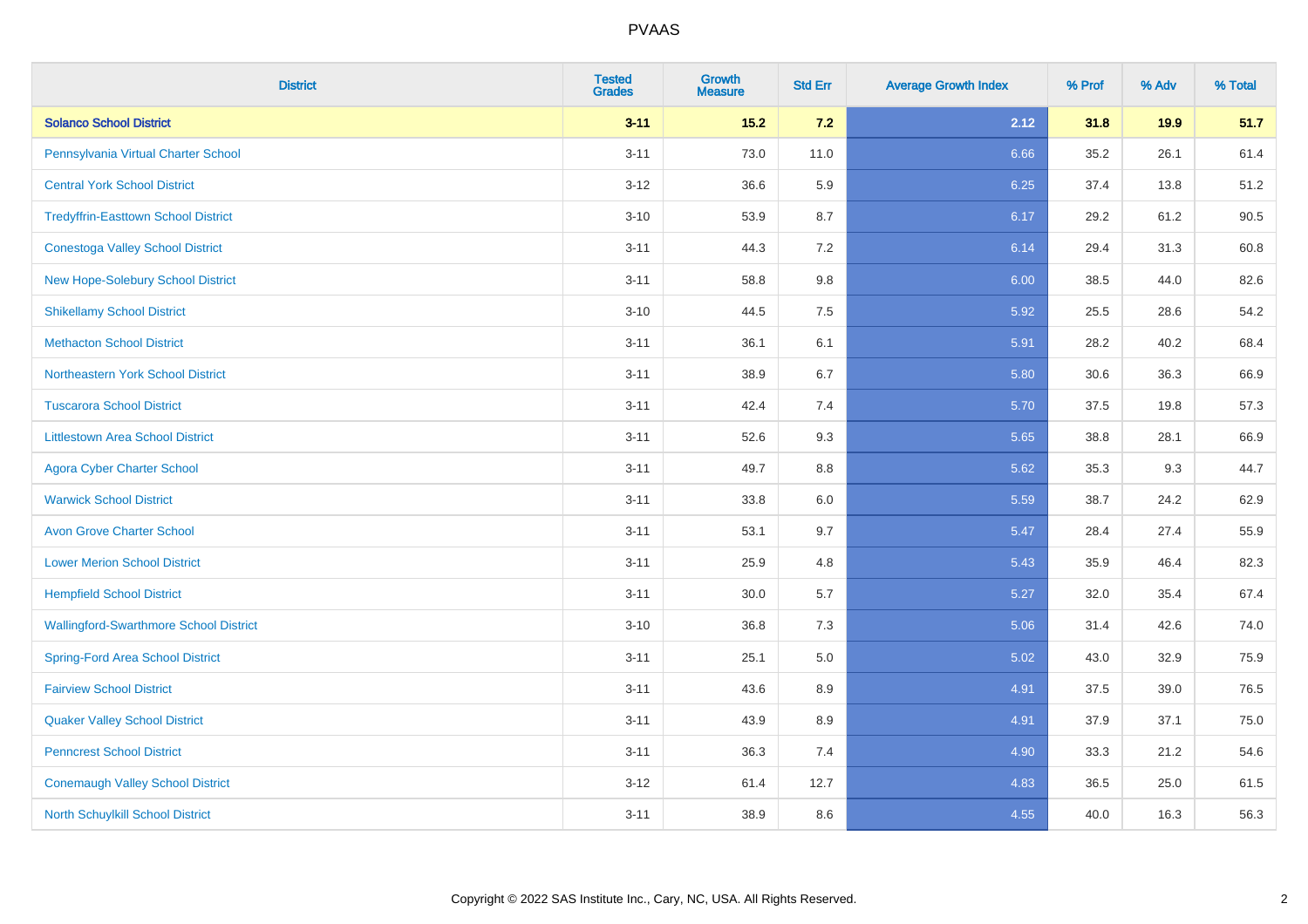| <b>District</b>                                 | <b>Tested</b><br><b>Grades</b> | Growth<br><b>Measure</b> | <b>Std Err</b> | <b>Average Growth Index</b> | % Prof | % Adv | % Total |
|-------------------------------------------------|--------------------------------|--------------------------|----------------|-----------------------------|--------|-------|---------|
| <b>Solanco School District</b>                  | $3 - 11$                       | 15.2                     | $7.2$          | 2.12                        | 31.8   | 19.9  | 51.7    |
| <b>Slippery Rock Area School District</b>       | $3 - 11$                       | 39.0                     | 8.8            | 4.44                        | 35.4   | 33.1  | 68.5    |
| <b>Richard Allen Preparatory Charter School</b> | $5-8$                          | 42.1                     | 9.5            | 4.44                        | 7.1    | 3.6   | 10.7    |
| 21st Century Cyber Charter School               | $6 - 12$                       | 38.9                     | 9.1            | 4.26                        | 40.1   | 27.2  | 67.4    |
| Pan American Academy Charter School             | $3-8$                          | 48.3                     | 11.3           | 4.26                        | 14.5   | 2.9   | 17.4    |
| Pennsylvania Leadership Charter School          | $3 - 11$                       | 34.7                     | 8.2            | 4.21                        | 38.4   | 27.4  | 65.8    |
| <b>Avon Grove School District</b>               | $3 - 10$                       | 27.3                     | 6.6            | 4.13                        | 27.8   | 37.3  | 65.0    |
| <b>Great Valley School District</b>             | $3 - 11$                       | 27.3                     | 6.6            | 4.12                        | 37.1   | 38.2  | 75.3    |
| <b>Harrisburg City School District</b>          | $3 - 11$                       | 26.4                     | 6.5            | 4.05                        | 15.8   | 2.8   | 18.6    |
| <b>Sharpsville Area School District</b>         | $3 - 11$                       | 47.7                     | 11.8           | 4.05                        | 39.1   | 26.1  | 65.2    |
| <b>North East School District</b>               | $3 - 11$                       | 34.3                     | 8.8            | 3.92                        | 29.0   | 39.9  | 68.8    |
| Northwestern Lehigh School District             | $3 - 11$                       | 31.9                     | 8.1            | 3.91                        | 36.3   | 32.5  | 68.8    |
| Susquehanna Township School District            | $3 - 12$                       | 28.3                     | 7.5            | 3.76                        | 24.5   | 17.5  | 42.0    |
| Selinsgrove Area School District                | $3 - 12$                       | 27.9                     | 7.5            | 3.72                        | 37.9   | 28.4  | 66.3    |
| North Clarion County School District            | $3 - 12$                       | 51.7                     | 14.0           | 3.68                        | 37.0   | 32.6  | 69.6    |
| <b>Bear Creek Community Charter School</b>      | $3 - 8$                        | 48.1                     | 13.1           | 3.66                        | 34.7   | 26.5  | 61.2    |
| <b>Greenwood School District</b>                | $3 - 11$                       | 45.8                     | 12.6           | 3.63                        | 37.0   | 35.2  | 72.2    |
| <b>Millcreek Township School District</b>       | $3 - 11$                       | 18.6                     | 5.1            | 3.62                        | 34.9   | 23.3  | 58.2    |
| <b>Infinity Charter School</b>                  | $3-8$                          | 62.7                     | 17.7           | 3.55                        | 36.4   | 54.6  | 90.9    |
| <b>Southern Lehigh School District</b>          | $3 - 11$                       | 26.9                     | 7.8            | 3.46                        | 36.5   | 39.8  | 76.2    |
| East Pennsboro Area School District             | $3 - 11$                       | 27.3                     | $8.0\,$        | 3.43                        | 30.5   | 20.4  | 50.9    |
| <b>Blacklick Valley School District</b>         | $3 - 11$                       | 48.6                     | 14.2           | 3.42                        | 39.5   | 11.6  | 51.2    |
| <b>Line Mountain School District</b>            | $3 - 11$                       | 39.0                     | 11.5           | 3.38                        | 42.2   | 18.3  | 60.6    |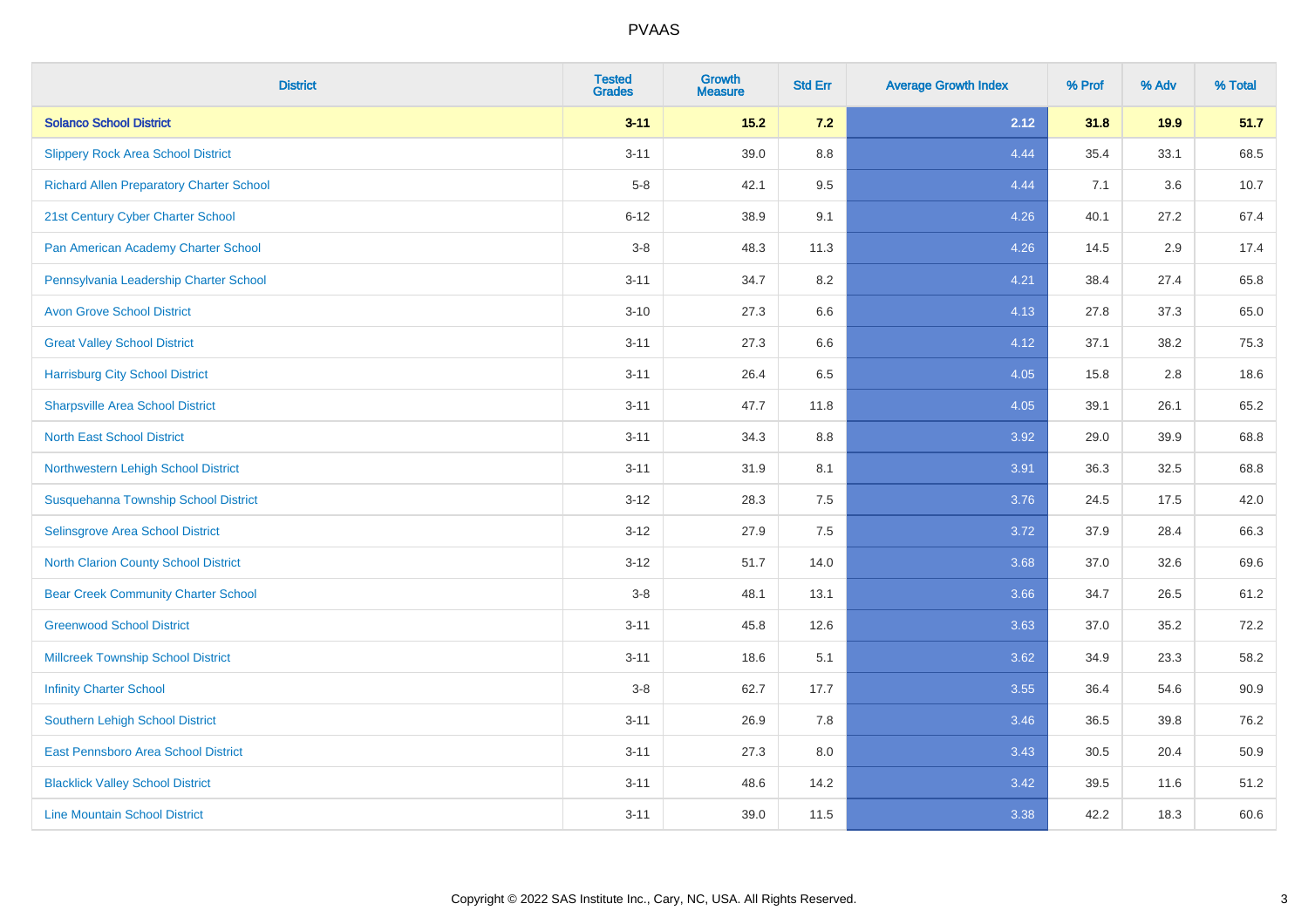| <b>District</b>                             | <b>Tested</b><br><b>Grades</b> | Growth<br><b>Measure</b> | <b>Std Err</b> | <b>Average Growth Index</b> | % Prof | % Adv | % Total |
|---------------------------------------------|--------------------------------|--------------------------|----------------|-----------------------------|--------|-------|---------|
| <b>Solanco School District</b>              | $3 - 11$                       | $15.2$                   | 7.2            | 2.12                        | 31.8   | 19.9  | 51.7    |
| <b>West Perry School District</b>           | $3 - 11$                       | 26.9                     | 8.0            | 3.37                        | 38.4   | 21.3  | 59.8    |
| Allegheny-Clarion Valley School District    | $3 - 10$                       | 48.2                     | 14.5           | 3.33                        | 33.3   | 13.9  | 47.2    |
| <b>Penn Manor School District</b>           | $3 - 11$                       | 21.4                     | 6.5            | 3.31                        | 30.0   | 28.1  | 58.0    |
| <b>Provident Charter School</b>             | $3-8$                          | 51.8                     | 15.7           | 3.31                        | 20.0   | 6.7   | 26.7    |
| <b>Peters Township School District</b>      | $3 - 11$                       | 21.3                     | 6.5            | 3.27                        | 42.9   | 37.1  | 80.0    |
| <b>Tyrone Area School District</b>          | $3 - 12$                       | 30.3                     | 9.4            | 3.24                        | 30.7   | 17.5  | 48.2    |
| <b>Bermudian Springs School District</b>    | $3 - 11$                       | 29.6                     | 9.3            | 3.17                        | 40.9   | 16.5  | 57.4    |
| <b>Smethport Area School District</b>       | $3 - 12$                       | 38.5                     | 12.3           | 3.13                        | 42.2   | 12.5  | 54.7    |
| <b>Warren County School District</b>        | $3 - 11$                       | 20.3                     | 6.5            | 3.11                        | 33.7   | 13.9  | 47.6    |
| <b>Oley Valley School District</b>          | $3 - 11$                       | 32.3                     | 10.4           | 3.09                        | 33.7   | 27.0  | 60.7    |
| <b>Clarion Area School District</b>         | $3 - 11$                       | 40.3                     | 13.1           | 3.08                        | 33.9   | 28.8  | 62.7    |
| <b>Hazleton Area School District</b>        | $3 - 11$                       | 24.8                     | 8.1            | 3.06                        | 20.6   | 9.7   | 30.3    |
| <b>Springfield Township School District</b> | $3 - 11$                       | 26.1                     | 8.5            | 3.06                        | 34.5   | 31.1  | 65.5    |
| <b>Penns Manor Area School District</b>     | $3 - 12$                       | 36.1                     | 12.1           | 2.98                        | 23.3   | 30.0  | 53.3    |
| <b>Apollo-Ridge School District</b>         | $3 - 12$                       | 33.0                     | 11.1           | 2.97                        | 34.7   | 12.0  | 46.7    |
| Perseus House Charter School Of Excellence  | $6 - 11$                       | 34.4                     | 11.8           | 2.93                        | 13.6   | 4.6   | 18.2    |
| <b>Sugar Valley Rural Charter School</b>    | $3 - 11$                       | 43.7                     | 14.9           | 2.92                        | 29.4   | 8.8   | 38.2    |
| <b>Bloomsburg Area School District</b>      | $3 - 10$                       | 29.3                     | 10.0           | 2.92                        | 30.3   | 27.3  | 57.6    |
| <b>Mountain View School District</b>        | $3 - 11$                       | 35.8                     | 12.4           | 2.88                        | 37.3   | 30.5  | 67.8    |
| Esperanza Academy Charter School            | $4 - 11$                       | 21.4                     | 7.4            | 2.88                        | 14.7   | 3.0   | 17.8    |
| Boys Latin Of Philadelphia Charter School   | $6 - 12$                       | 29.6                     | 10.4           | 2.85                        | 18.1   | 3.2   | 21.3    |
| <b>Crawford Central School District</b>     | $3 - 11$                       | 18.6                     | 6.5            | 2.85                        | 30.8   | 18.0  | 48.9    |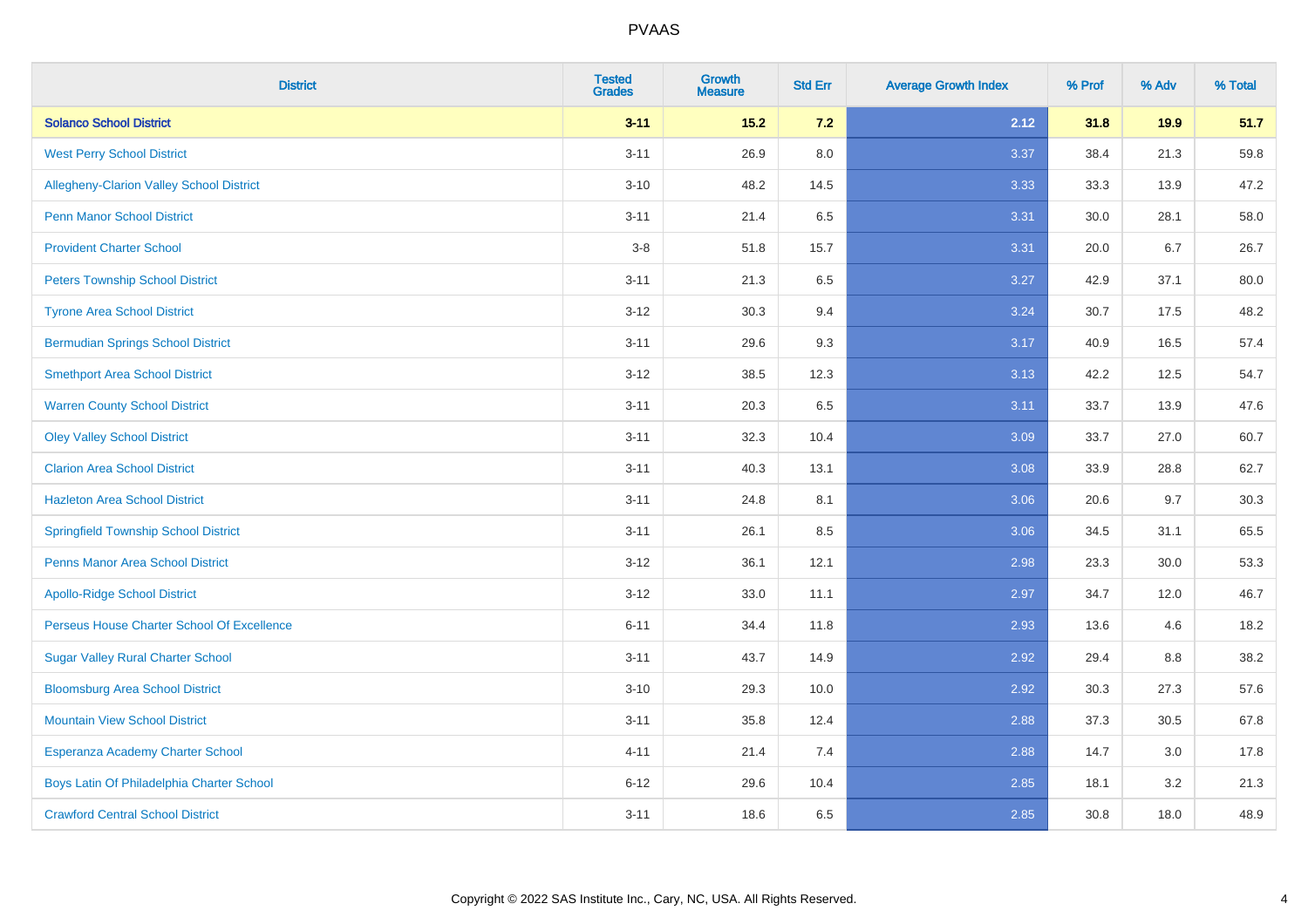| <b>District</b>                                | <b>Tested</b><br><b>Grades</b> | Growth<br><b>Measure</b> | <b>Std Err</b> | <b>Average Growth Index</b> | % Prof | % Adv | % Total |
|------------------------------------------------|--------------------------------|--------------------------|----------------|-----------------------------|--------|-------|---------|
| <b>Solanco School District</b>                 | $3 - 11$                       | $15.2$                   | 7.2            | 2.12                        | 31.8   | 19.9  | 51.7    |
| <b>Central Columbia School District</b>        | $3 - 12$                       | 24.0                     | 8.5            | 2.82                        | 34.5   | 42.1  | 76.6    |
| <b>Big Spring School District</b>              | $3 - 11$                       | 22.4                     | 8.0            | 2.81                        | 29.2   | 22.5  | 51.7    |
| <b>Pine Grove Area School District</b>         | $3 - 11$                       | 25.1                     | 9.0            | 2.80                        | 30.5   | 18.0  | 48.4    |
| <b>Bedford Area School District</b>            | $3 - 11$                       | 24.6                     | 8.9            | 2.78                        | 36.2   | 20.0  | 56.2    |
| <b>Halifax Area School District</b>            | $3 - 11$                       | 31.3                     | 11.3           | 2.77                        | 32.0   | 13.3  | 45.3    |
| <b>Erie City School District</b>               | $3 - 12$                       | 13.0                     | 4.8            | 2.74                        | 16.5   | 7.5   | 24.0    |
| <b>Bethlehem Area School District</b>          | $3 - 11$                       | 20.0                     | 7.3            | 2.73                        | 25.3   | 15.3  | 40.6    |
| Pennsylvania Distance Learning Charter School  | $3 - 12$                       | 29.3                     | 10.8           | 2.71                        | 35.3   | 8.2   | 43.5    |
| <b>Newport School District</b>                 | $3 - 12$                       | 32.7                     | 12.1           | 2.69                        | 32.3   | 29.0  | 61.3    |
| <b>Wissahickon Charter School</b>              | $3-8$                          | 30.4                     | 11.9           | 2.55                        | 13.2   | 2.9   | 16.2    |
| <b>Saucon Valley School District</b>           | $3 - 11$                       | 22.6                     | 8.9            | 2.55                        | 42.3   | 24.6  | 66.9    |
| <b>Bethel Park School District</b>             | $3 - 11$                       | 18.0                     | 7.1            | 2.54                        | 36.2   | 31.2  | 67.4    |
| <b>Mastery Charter School - Pickett Campus</b> | $6 - 10$                       | 36.8                     | 14.5           | 2.54                        | 2.7    | 2.7   | $5.4$   |
| <b>Fort Cherry School District</b>             | $3 - 10$                       | 26.1                     | 10.4           | 2.51                        | 43.5   | 23.5  | 67.1    |
| <b>State College Area School District</b>      | $3 - 11$                       | 17.5                     | 7.0            | 2.49                        | 32.8   | 33.2  | 66.0    |
| <b>Tri-Valley School District</b>              | $3 - 10$                       | 34.9                     | 14.1           | 2.47                        | 33.3   | 20.5  | 53.8    |
| <b>Upper Dauphin Area School District</b>      | $3 - 11$                       | 28.0                     | 11.3           | 2.47                        | 33.3   | 20.3  | 53.6    |
| <b>Tamaqua Area School District</b>            | $3 - 12$                       | 21.3                     | 8.7            | 2.46                        | 37.3   | 16.9  | 54.2    |
| <b>Laurel School District</b>                  | $3 - 11$                       | 28.1                     | 11.4           | 2.46                        | 29.0   | 23.2  | 52.2    |
| <b>Donegal School District</b>                 | $3 - 12$                       | 19.5                     | 8.0            | 2.45                        | 28.4   | 20.7  | 49.1    |
| <b>Universal Vare Charter School</b>           | $6 - 8$                        | 30.1                     | 12.3           | 2.45                        | 17.0   | 3.4   | 20.3    |
| <b>Susquenita School District</b>              | $3 - 11$                       | 23.6                     | 9.7            | 2.44                        | 34.6   | 20.2  | 54.8    |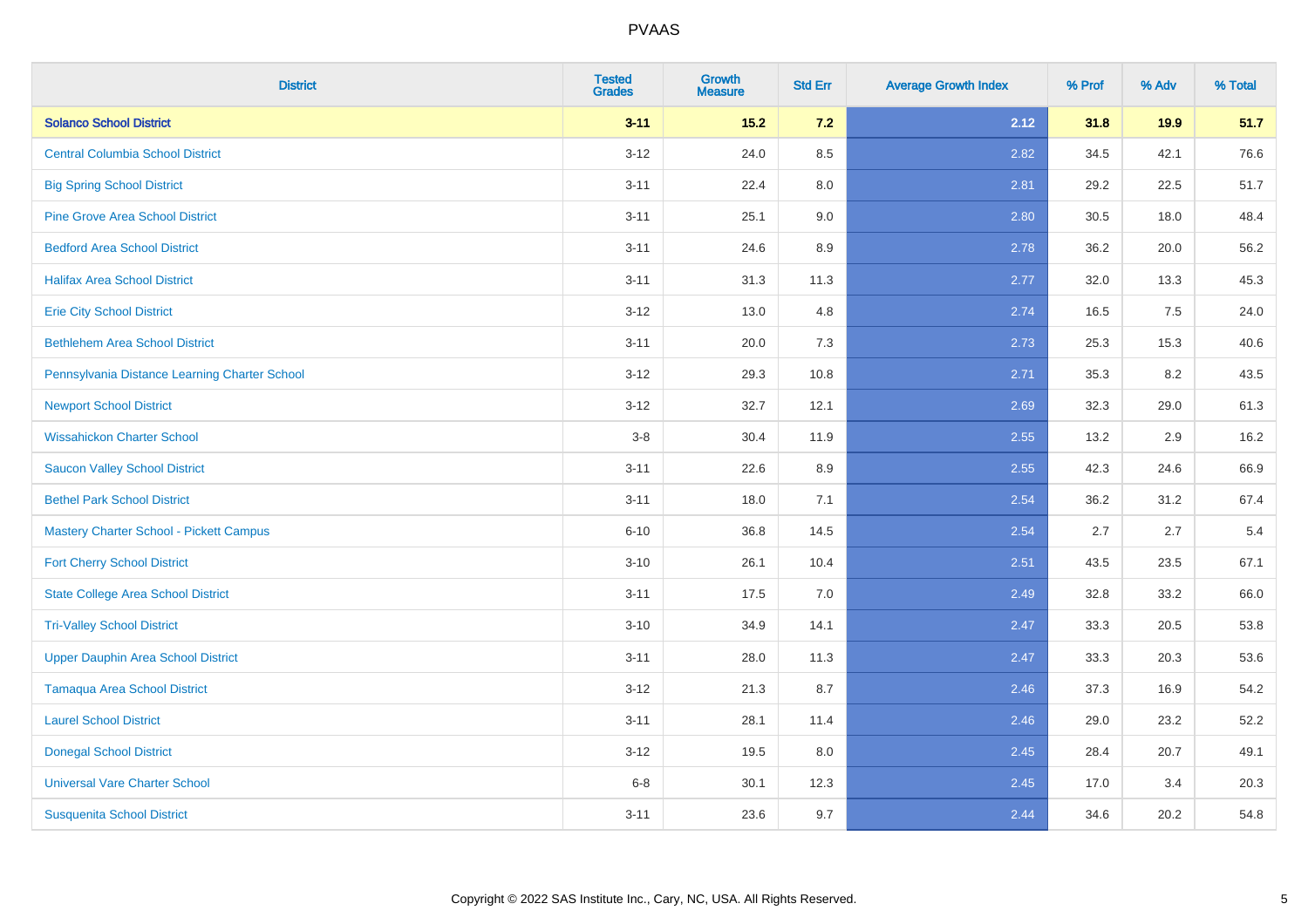| <b>District</b>                               | <b>Tested</b><br><b>Grades</b> | Growth<br><b>Measure</b> | <b>Std Err</b> | <b>Average Growth Index</b> | % Prof | % Adv | % Total |
|-----------------------------------------------|--------------------------------|--------------------------|----------------|-----------------------------|--------|-------|---------|
| <b>Solanco School District</b>                | $3 - 11$                       | $15.2$                   | 7.2            | 2.12                        | 31.8   | 19.9  | 51.7    |
| <b>Upper Darby School District</b>            | $3 - 12$                       | 14.7                     | 6.2            | 2.38                        | 21.5   | 8.3   | 29.8    |
| <b>Greater Nanticoke Area School District</b> | $3 - 12$                       | 22.2                     | 9.6            | 2.32                        | 20.3   | 9.3   | 29.7    |
| <b>South Eastern School District</b>          | $3 - 11$                       | 18.2                     | 8.0            | 2.28                        | 28.5   | 27.9  | 56.4    |
| John B. Stetson Charter School                | $5-8$                          | 18.9                     | 8.3            | 2.28                        | 7.6    | 0.0   | 7.6     |
| Northern Potter School District               | $3 - 12$                       | 37.1                     | 16.3           | 2.27                        | 22.2   | 25.9  | 48.2    |
| <b>Williamsburg Community School District</b> | $3 - 11$                       | 34.3                     | 15.2           | 2.26                        | 31.2   | 28.1  | 59.4    |
| <b>Mastery Charter School - Gratz Campus</b>  | $7 - 10$                       | 30.8                     | 13.6           | 2.26                        | 6.8    | 0.0   | 6.8     |
| <b>Upper Merion Area School District</b>      | $3 - 11$                       | 17.7                     | 7.9            | 2.23                        | 37.6   | 25.8  | 63.5    |
| People For People Charter School              | $3-12$                         | 26.8                     | 12.2           | 2.21                        | 8.5    | 1.7   | 10.2    |
| <b>North Allegheny School District</b>        | $3 - 11$                       | 10.0                     | 4.5            | 2.20                        | 36.8   | 37.4  | 74.2    |
| Carbondale Area School District               | $3 - 10$                       | 21.6                     | 10.1           | 2.14                        | 28.3   | 14.1  | 42.4    |
| <b>Solanco School District</b>                | $3 - 11$                       | $15.2$                   | 7.2            | 2.12                        | 31.8   | 19.9  | 51.7    |
| <b>Northern Cambria School District</b>       | $3 - 11$                       | 24.8                     | 11.7           | 2.12                        | 31.8   | 13.6  | 45.4    |
| <b>General Mclane School District</b>         | $3 - 11$                       | 17.3                     | 8.2            | 2.11                        | 42.0   | 19.8  | 61.8    |
| <b>Upper Saint Clair School District</b>      | $3 - 11$                       | 14.7                     | 7.0            | 2.10                        | 35.6   | 47.1  | 82.7    |
| <b>Wissahickon School District</b>            | $3 - 10$                       | 12.2                     | 5.8            | 2.09                        | 31.3   | 36.9  | 68.1    |
| <b>South Park School District</b>             | $3 - 11$                       | 20.4                     | 9.9            | 2.06                        | 34.6   | 25.0  | 59.6    |
| <b>Colonial School District</b>               | $3 - 11$                       | 12.7                     | 6.2            | 2.06                        | 31.1   | 30.7  | 61.8    |
| <b>Chester Community Charter School</b>       | $3 - 8$                        | 23.1                     | 11.3           | 2.05                        | 8.2    | 1.4   | 9.6     |
| <b>Cranberry Area School District</b>         | $3 - 12$                       | 22.7                     | 11.2           | 2.01                        | 44.0   | 16.0  | 60.0    |
| <b>Old Forge School District</b>              | $3 - 12$                       | 25.0                     | 12.5           | 2.00                        | 39.6   | 17.0  | 56.6    |
| <b>East Penn School District</b>              | $3 - 11$                       | 9.9                      | 4.9            | 2.00                        | 38.8   | 23.9  | 62.8    |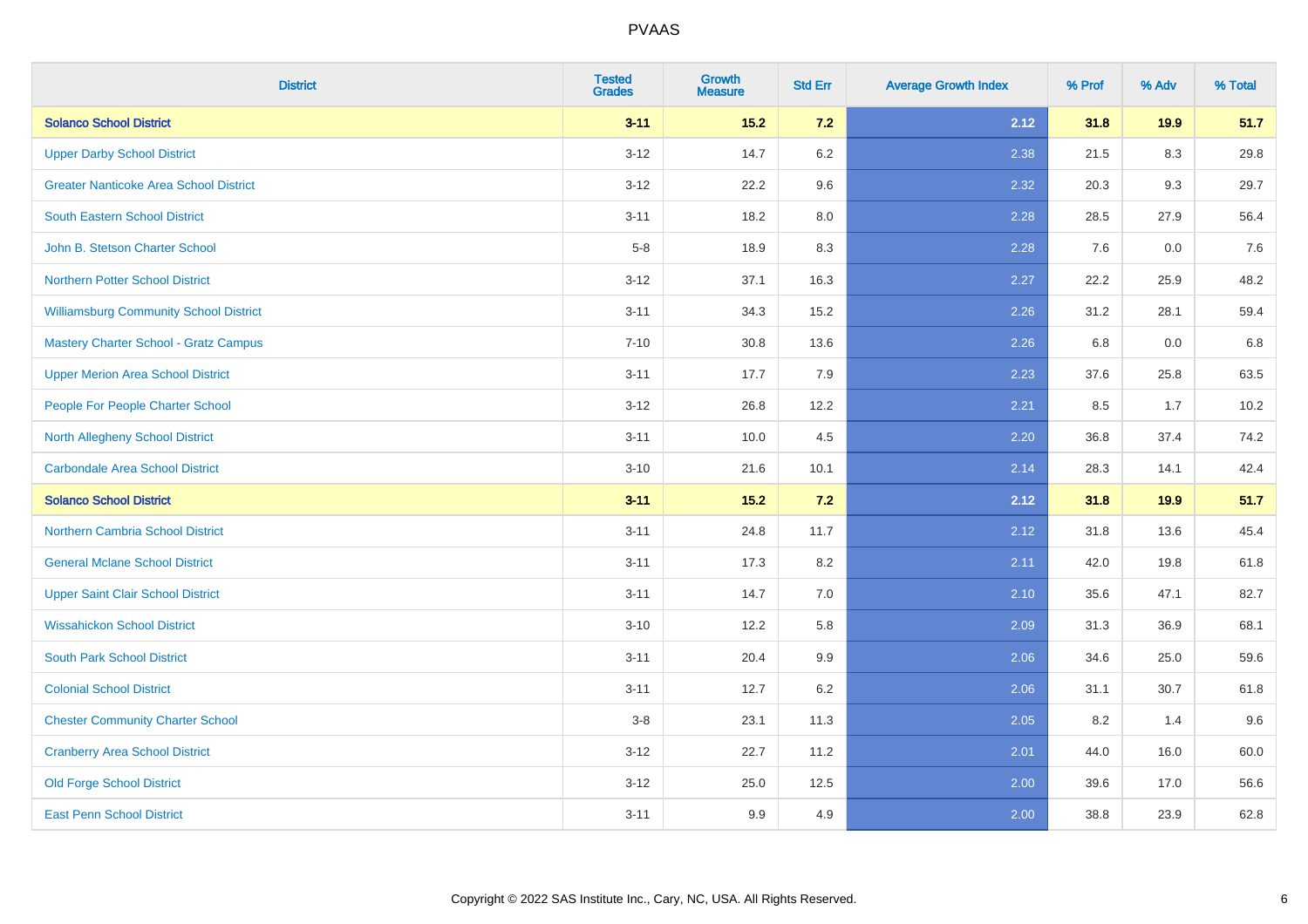| <b>District</b>                             | <b>Tested</b><br><b>Grades</b> | Growth<br><b>Measure</b> | <b>Std Err</b> | <b>Average Growth Index</b> | % Prof | % Adv | % Total |
|---------------------------------------------|--------------------------------|--------------------------|----------------|-----------------------------|--------|-------|---------|
| <b>Solanco School District</b>              | $3 - 11$                       | $15.2$                   | $7.2$          | 2.12                        | 31.8   | 19.9  | 51.7    |
| <b>Lehighton Area School District</b>       | $3 - 11$                       | 15.6                     | 7.9            | 1.96                        | 34.2   | 17.7  | 51.8    |
| Downingtown Area School District            | $3 - 11$                       | 14.8                     | 7.7            | 1.93                        | 34.4   | 47.2  | 81.5    |
| <b>Chestnut Ridge School District</b>       | $3 - 12$                       | 18.8                     | 9.9            | 1.91                        | 43.9   | 11.2  | 55.1    |
| <b>Oswayo Valley School District</b>        | $3 - 12$                       | 28.8                     | 15.6           | 1.85                        | 32.3   | 25.8  | 58.1    |
| <b>York Suburban School District</b>        | $3 - 11$                       | 15.3                     | 8.5            | 1.80                        | 31.7   | 25.6  | 57.2    |
| <b>Montgomery Area School District</b>      | $3 - 11$                       | 21.9                     | 12.4           | 1.77                        | 44.8   | 20.7  | 65.5    |
| <b>Universal Daroff Charter School</b>      | $3-8$                          | 22.1                     | 12.5           | 1.76                        | 12.7   | 1.8   | 14.6    |
| <b>Conneaut School District</b>             | $3 - 12$                       | 14.5                     | 8.4            | 1.74                        | 46.3   | 20.4  | 66.7    |
| <b>Millville Area School District</b>       | $3 - 12$                       | 25.5                     | 14.7           | 1.73                        | 46.0   | 13.5  | 59.5    |
| <b>Universal Creighton Charter School</b>   | $3-8$                          | 18.7                     | 10.8           | 1.72                        | 14.8   | 5.7   | 20.4    |
| <b>Ad Prima Charter School</b>              | $3-8$                          | 20.6                     | 12.2           | 1.69                        | 20.6   | 4.8   | 25.4    |
| <b>Bradford Area School District</b>        | $3 - 12$                       | 14.8                     | 8.8            | 1.68                        | 30.8   | 24.5  | 55.2    |
| <b>Kutztown Area School District</b>        | $3 - 12$                       | 20.3                     | 12.2           | 1.67                        | 42.6   | 19.7  | 62.3    |
| Pen Argyl Area School District              | $3 - 12$                       | 16.7                     | 10.0           | 1.67                        | 35.0   | 14.4  | 49.5    |
| <b>Reading School District</b>              | $3 - 11$                       | 12.0                     | 7.2            | 1.66                        | 13.3   | 2.8   | 16.1    |
| <b>Tunkhannock Area School District</b>     | $3 - 11$                       | 14.4                     | 8.7            | 1.65                        | 34.5   | 18.7  | 53.2    |
| <b>Wyoming Valley West School District</b>  | $3 - 11$                       | 13.6                     | 8.4            | 1.61                        | 28.0   | 15.9  | 44.0    |
| <b>Discovery Charter School</b>             | $3-8$                          | 24.0                     | 15.0           | 1.60                        | 19.4   | 2.8   | 22.2    |
| <b>York City School District</b>            | $3 - 12$                       | 8.7                      | 5.6            | 1.56                        | 12.6   | 1.2   | 13.7    |
| <b>Chambersburg Area School District</b>    | $3 - 11$                       | 7.3                      | 4.7            | $1.55$                      | 29.0   | 16.0  | 45.0    |
| <b>Twin Valley School District</b>          | $3 - 12$                       | 11.3                     | 7.4            | 1.53                        | 30.3   | 27.9  | 58.2    |
| Young Scholars Of Central PA Charter School | $3 - 8$                        | 28.7                     | 18.8           | 1.53                        | 43.8   | 18.8  | 62.5    |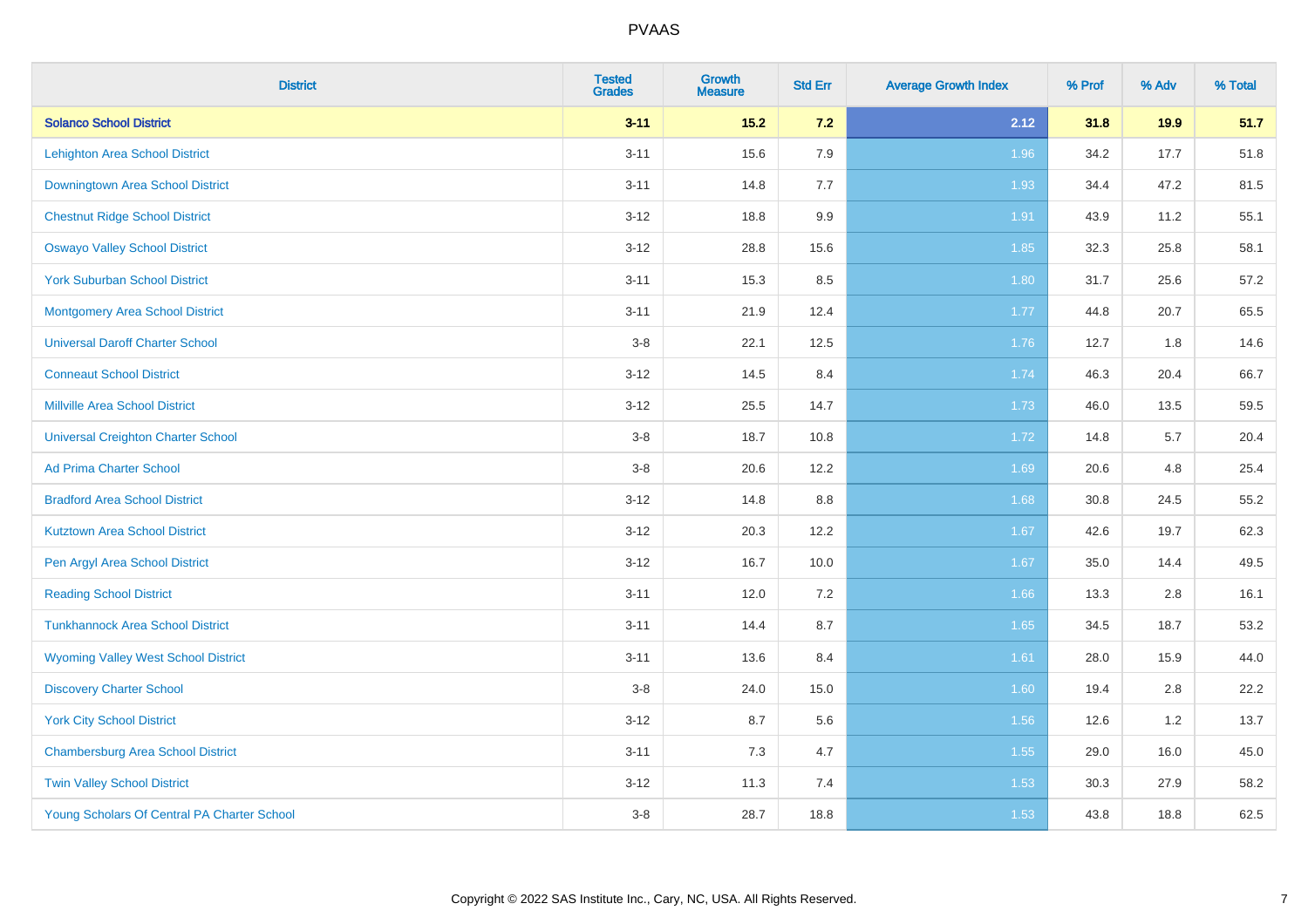| <b>District</b>                                 | <b>Tested</b><br><b>Grades</b> | <b>Growth</b><br><b>Measure</b> | <b>Std Err</b> | <b>Average Growth Index</b> | % Prof | % Adv | % Total |
|-------------------------------------------------|--------------------------------|---------------------------------|----------------|-----------------------------|--------|-------|---------|
| <b>Solanco School District</b>                  | $3 - 11$                       | $15.2$                          | 7.2            | 2.12                        | 31.8   | 19.9  | 51.7    |
| <b>Chartiers Valley School District</b>         | $3 - 11$                       | 11.1                            | 7.3            | 1.52                        | 33.0   | 22.2  | 55.2    |
| <b>Upper Dublin School District</b>             | $3 - 12$                       | 10.8                            | 7.2            | 1.50                        | 34.6   | 36.0  | 70.6    |
| <b>Fairfield Area School District</b>           | $3 - 11$                       | 19.4                            | 13.0           | 1.49                        | 29.6   | 20.4  | 50.0    |
| Hope For Hyndman Charter School                 | $3 - 11$                       | 27.8                            | 18.8           | 1.48                        | 31.2   | 0.0   | 31.2    |
| Karns City Area School District                 | $3 - 11$                       | 13.8                            | $9.5\,$        | 1.46                        | 32.7   | 16.8  | 49.5    |
| <b>Freire Charter School</b>                    | $5 - 11$                       | 13.8                            | 9.5            | 1.46                        | 22.6   | 1.9   | 24.5    |
| <b>Unionville-Chadds Ford School District</b>   | $3 - 11$                       | 9.7                             | 6.8            | 1.42                        | 34.6   | 49.2  | 83.7    |
| <b>Centre Learning Community Charter School</b> | $5-8$                          | 25.7                            | 18.3           | 1.41                        | 29.4   | 29.4  | 58.8    |
| <b>Camp Hill School District</b>                | $3 - 12$                       | 13.5                            | 9.6            | 1.40                        | 35.8   | 27.5  | 63.3    |
| <b>Loyalsock Township School District</b>       | $3 - 12$                       | 14.0                            | 10.0           | 1.39                        | 45.4   | 18.2  | 63.6    |
| <b>Westmont Hilltop School District</b>         | $3 - 11$                       | 14.8                            | 10.6           | 1.39                        | 40.7   | 22.0  | 62.6    |
| <b>Upper Adams School District</b>              | $3 - 11$                       | 12.2                            | 8.8            | 1.38                        | 41.5   | 16.9  | 58.5    |
| Robert Benjamin Wiley Community Charter School  | $3-8$                          | 18.2                            | 13.4           | 1.36                        | 15.6   | 0.0   | 15.6    |
| Penn Hills Charter School of Entrepreneurship   | $3 - 8$                        | 20.0                            | 14.7           | 1.36                        | 25.7   | 0.0   | 25.7    |
| <b>York Academy Regional Charter School</b>     | $3 - 11$                       | 17.7                            | 13.0           | 1.36                        | 26.4   | 24.5  | 50.9    |
| <b>Berlin Brothersvalley School District</b>    | $3 - 11$                       | 17.8                            | 13.2           | 1.35                        | 37.5   | 29.2  | 66.7    |
| <b>Gettysburg Area School District</b>          | $3 - 11$                       | 9.8                             | 7.3            | 1.34                        | 33.2   | 21.4  | 54.6    |
| <b>Forest City Regional School District</b>     | $3 - 12$                       | 18.3                            | 13.8           | 1.32                        | 33.3   | 24.4  | 57.8    |
| Lampeter-Strasburg School District              | $3 - 12$                       | 9.5                             | 7.3            | 1.29                        | 33.5   | 30.5  | 64.0    |
| <b>Danville Area School District</b>            | $3 - 11$                       | 10.6                            | 8.3            | 1.28                        | 37.0   | 24.7  | 61.7    |
| <b>Propel Charter School - East</b>             | $3-8$                          | 19.0                            | 15.2           | $1.25$                      | 34.4   | 9.4   | 43.8    |
| <b>Belle Vernon Area School District</b>        | $3 - 11$                       | 13.5                            | 10.7           | $1.25$                      | 39.3   | 16.7  | 56.0    |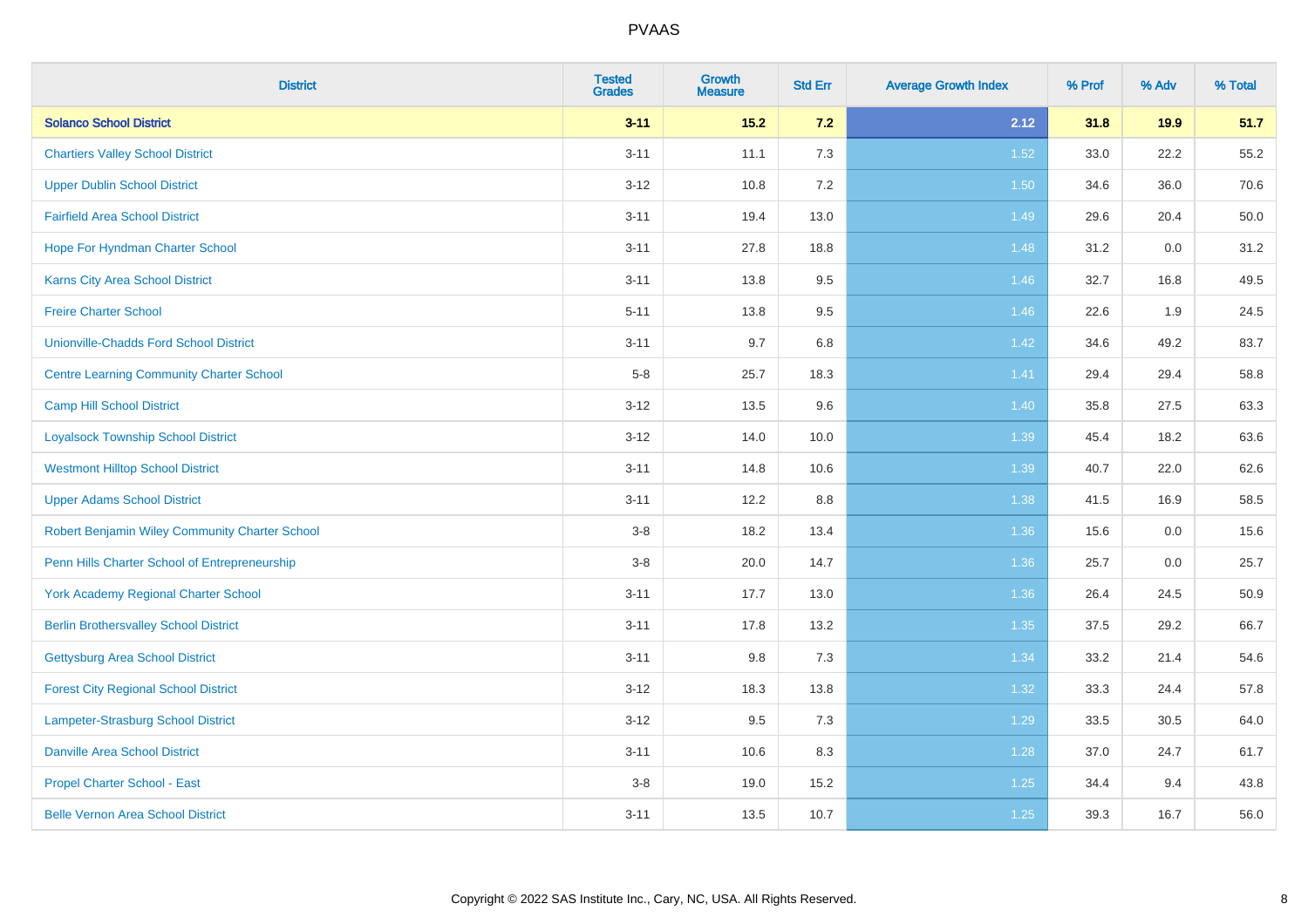| <b>District</b>                                                     | <b>Tested</b><br><b>Grades</b> | Growth<br><b>Measure</b> | <b>Std Err</b> | <b>Average Growth Index</b> | % Prof | % Adv | % Total |
|---------------------------------------------------------------------|--------------------------------|--------------------------|----------------|-----------------------------|--------|-------|---------|
| <b>Solanco School District</b>                                      | $3 - 11$                       | $15.2$                   | 7.2            | 2.12                        | 31.8   | 19.9  | 51.7    |
| The Philadelphia Charter School for Arts and Sciences at HR Edmunds | $3-8$                          | 12.7                     | 10.3           | 1.23                        | 12.4   | 3.4   | 15.7    |
| <b>Reach Cyber Charter School</b>                                   | $3 - 11$                       | 16.9                     | 13.7           | 1.23                        | 37.9   | 22.4  | 60.3    |
| <b>Upper Perkiomen School District</b>                              | $3 - 11$                       | 8.9                      | 7.3            | 1.22                        | 35.2   | 16.8  | 52.0    |
| <b>Green Woods Charter School</b>                                   | $3 - 8$                        | 15.7                     | 12.8           | 1.22                        | 24.0   | 26.0  | 50.0    |
| <b>William Penn School District</b>                                 | $3 - 12$                       | 10.3                     | 8.6            | 1.20                        | 15.1   | 5.9   | 21.0    |
| <b>Mifflin County School District</b>                               | $3 - 11$                       | 7.1                      | 5.9            | 1.20                        | 29.2   | 12.3  | 41.5    |
| <b>Penn Hills School District</b>                                   | $3 - 11$                       | $9.8\,$                  | 8.4            | 1.17                        | 15.1   | 10.5  | 25.7    |
| <b>Lewisburg Area School District</b>                               | $3 - 11$                       | 10.4                     | 8.9            | 1.17                        | 30.4   | 37.8  | 68.2    |
| <b>Derry Township School District</b>                               | $3 - 10$                       | 23.7                     | 20.2           | 1.17                        | 33.3   | 66.7  | 100.0   |
| Center For Student Learning Charter School At Pennsbury             | $6 - 12$                       | 22.3                     | 19.1           | 1.17                        | 14.3   | 21.4  | 35.7    |
| Leechburg Area School District                                      | $3 - 11$                       | 16.2                     | 13.9           | 1.16                        | 41.9   | 25.6  | 67.4    |
| Northern York County School District                                | $3 - 11$                       | 8.0                      | 7.0            | 1.15                        | 32.4   | 20.1  | 52.5    |
| Southwest Leadership Academy Charter School                         | $3 - 8$                        | 19.2                     | 16.9           | 1.14                        | 4.4    | 0.0   | 4.4     |
| <b>Indiana Area School District</b>                                 | $3 - 11$                       | 8.7                      | 7.7            | 1.13                        | 37.4   | 24.1  | 61.5    |
| Southern Tioga School District                                      | $3 - 11$                       | 10.2                     | 9.3            | 1.11                        | 27.7   | 15.1  | 42.9    |
| <b>Mount Union Area School District</b>                             | $3 - 10$                       | 11.8                     | 10.6           | 1.11                        | 24.4   | 7.3   | 31.7    |
| <b>Pennridge School District</b>                                    | $3 - 10$                       | 5.5                      | 5.1            | 1.09                        | 38.8   | 26.1  | 64.8    |
| <b>Wattsburg Area School District</b>                               | $3 - 11$                       | 10.6                     | 9.7            | 1.09                        | 38.6   | 16.8  | 55.4    |
| <b>Franklin Area School District</b>                                | $3 - 11$                       | 9.5                      | 8.9            | 1.08                        | 36.6   | 12.2  | 48.8    |
| <b>Port Allegany School District</b>                                | $3 - 11$                       | 13.1                     | 12.2           | 1.08                        | 25.0   | 20.0  | 45.0    |
| <b>Fannett-Metal School District</b>                                | $3 - 11$                       | 14.3                     | 13.5           | 1.06                        | 33.3   | 8.9   | 42.2    |
| <b>Commonwealth Charter Academy Charter School</b>                  | $3 - 10$                       | 15.1                     | 14.2           | 1.06                        | 28.9   | 20.0  | 48.9    |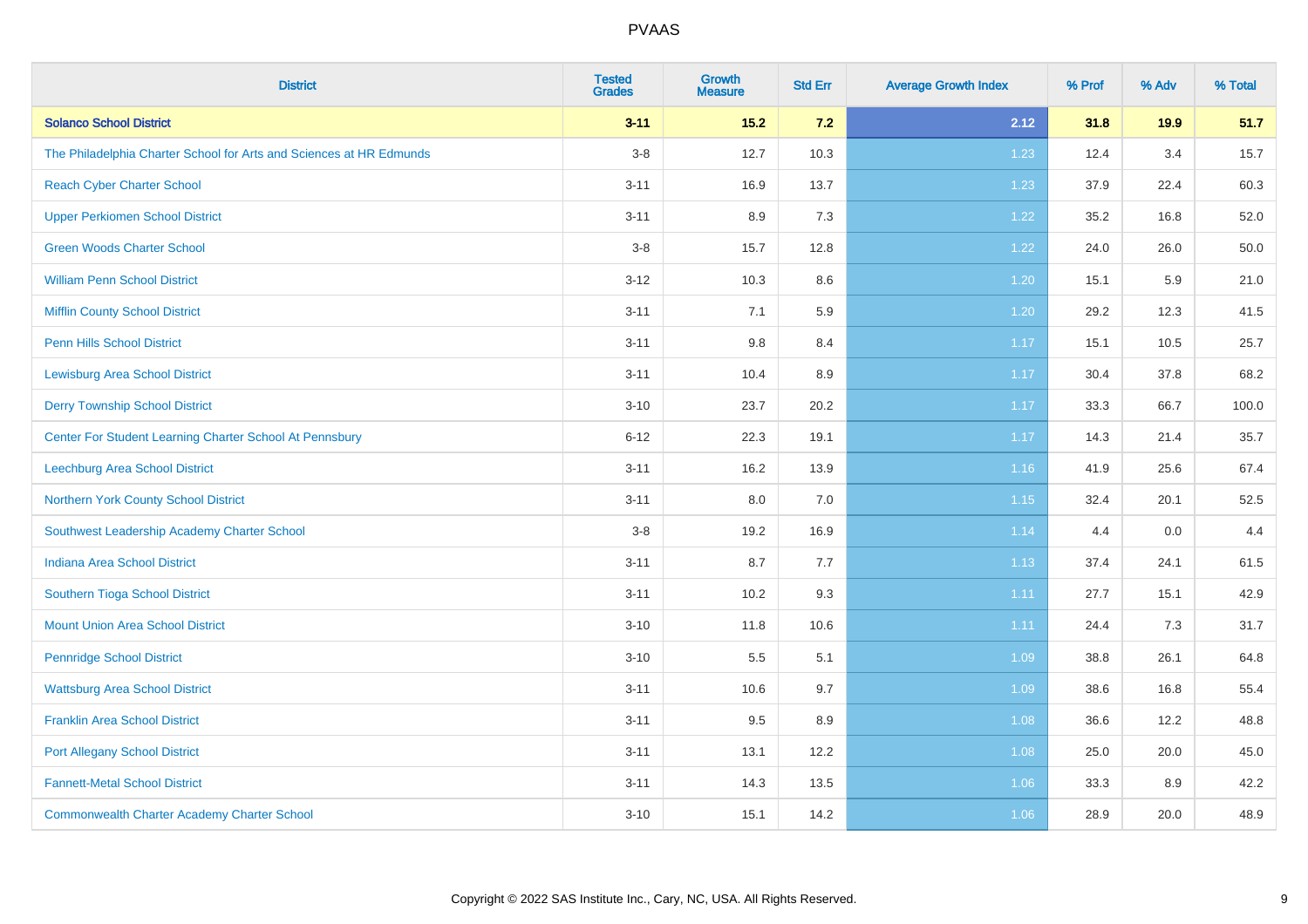| <b>District</b>                                  | <b>Tested</b><br><b>Grades</b> | Growth<br><b>Measure</b> | <b>Std Err</b> | <b>Average Growth Index</b> | % Prof  | % Adv | % Total |
|--------------------------------------------------|--------------------------------|--------------------------|----------------|-----------------------------|---------|-------|---------|
| <b>Solanco School District</b>                   | $3 - 11$                       | $15.2$                   | $7.2$          | 2.12                        | 31.8    | 19.9  | 51.7    |
| <b>North Pocono School District</b>              | $3 - 11$                       | 10.0                     | 9.4            | $1.05$                      | 35.1    | 24.6  | 59.6    |
| <b>Mastery Charter School - Harrity Campus</b>   | $3 - 8$                        | 15.9                     | 15.2           | 1.05                        | $6.2\,$ | 6.2   | 12.5    |
| <b>Wyalusing Area School District</b>            | $3 - 12$                       | 10.2                     | 9.8            | 1.04                        | 36.2    | 16.2  | 52.4    |
| <b>Fleetwood Area School District</b>            | $3 - 10$                       | 8.3                      | 8.1            | 1.03                        | 36.7    | 20.2  | 57.0    |
| <b>West Branch Area School District</b>          | $3 - 11$                       | 12.3                     | 11.9           | 1.03                        | 38.5    | 20.0  | 58.5    |
| <b>Steel Valley School District</b>              | $3 - 11$                       | 11.5                     | 11.4           | 1.01                        | 18.3    | 15.5  | 33.8    |
| <b>Bentworth School District</b>                 | $3 - 11$                       | 11.8                     | 11.9           | 0.99                        | 35.9    | 17.2  | 53.1    |
| Eugenio Maria De Hostos Charter School           | $3-8$                          | 18.9                     | 19.1           | 0.99                        | 46.7    | 6.7   | 53.3    |
| <b>Commodore Perry School District</b>           | $3 - 11$                       | 16.1                     | 16.5           | 0.97                        | 50.0    | 26.9  | 76.9    |
| <b>Kane Area School District</b>                 | $3 - 10$                       | 10.4                     | 10.7           | 0.97                        | 47.6    | 4.9   | 52.4    |
| Northern Bedford County School District          | $3 - 11$                       | 11.1                     | 11.7           | 0.95                        | 34.4    | 34.4  | 68.8    |
| <b>Laboratory Charter School</b>                 | $3 - 8$                        | 16.9                     | 18.0           | 0.94                        | 22.2    | 5.6   | 27.8    |
| Juniata County School District                   | $3 - 12$                       | 7.6                      | 8.1            | 0.94                        | 30.5    | 11.6  | 42.1    |
| <b>Everett Area School District</b>              | $3 - 11$                       | 10.9                     | 11.7           | 0.93                        | 26.7    | 21.3  | 48.0    |
| <b>Sharon City School District</b>               | $3 - 11$                       | 8.1                      | 9.0            | 0.91                        | 28.7    | 11.6  | 40.3    |
| Manchester Academic Charter School               | $3 - 8$                        | 14.1                     | 15.4           | 0.91                        | 19.4    | 0.0   | 19.4    |
| <b>Mechanicsburg Area School District</b>        | $3 - 11$                       | 5.8                      | 6.5            | 0.89                        | 38.6    | 18.9  | 57.6    |
| <b>Lindley Academy Charter School At Birney</b>  | $3 - 8$                        | 10.8                     | 12.1           | 0.89                        | 14.8    | 0.0   | 14.8    |
| Memphis Street Academy Charter School @ JP Jones | $5-8$                          | 13.4                     | 15.2           | 0.88                        | 14.7    | 5.9   | 20.6    |
| <b>Central Valley School District</b>            | $3 - 10$                       | 7.3                      | 8.7            | 0.85                        | 28.2    | 23.7  | 51.8    |
| <b>Moshannon Valley School District</b>          | $3 - 10$                       | 9.7                      | 11.9           | 0.81                        | 29.7    | 14.1  | 43.8    |
| <b>Monessen City School District</b>             | $3 - 10$                       | 14.3                     | 17.7           | 0.81                        | 19.0    | 4.8   | 23.8    |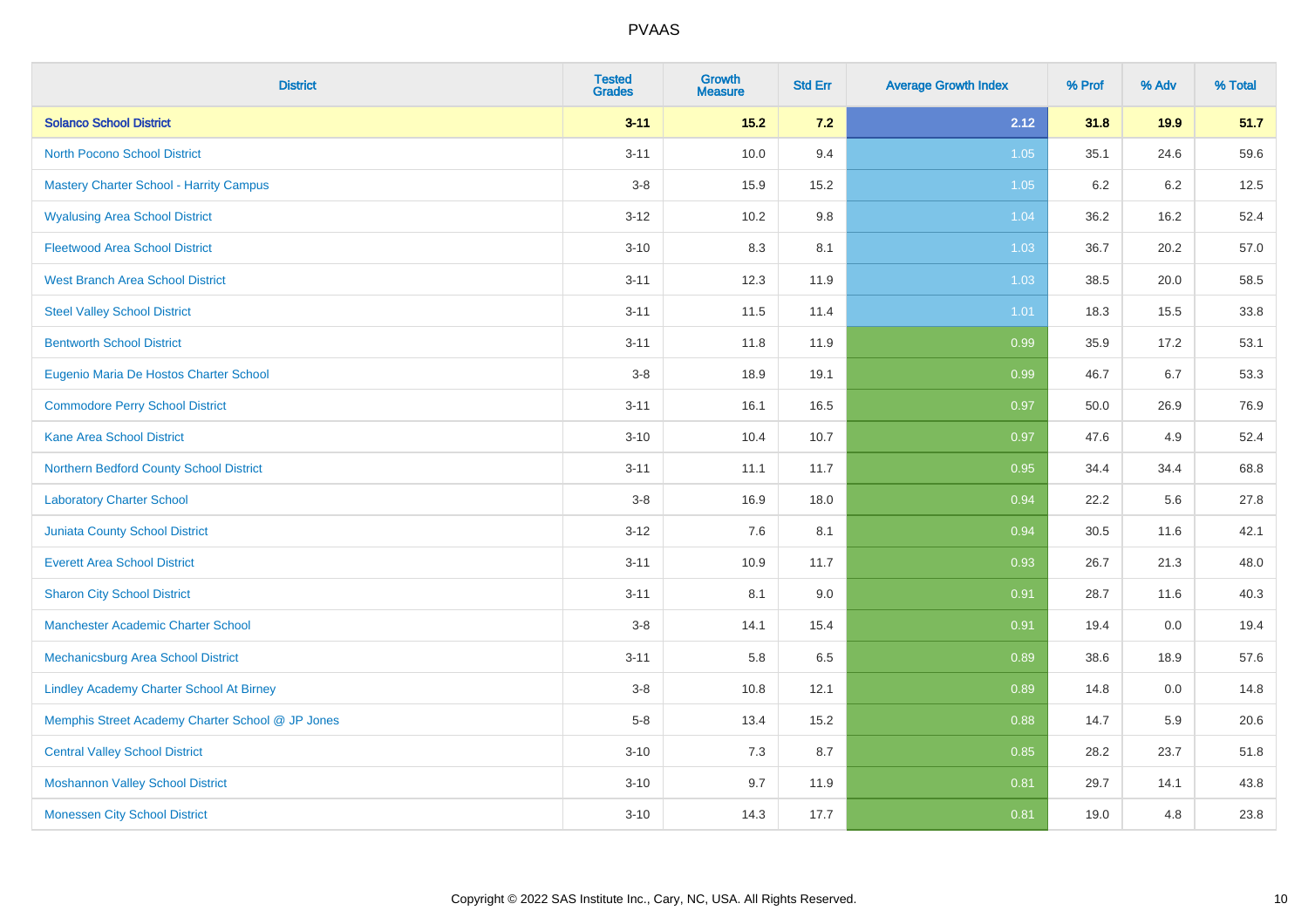| <b>District</b>                                       | <b>Tested</b><br><b>Grades</b> | Growth<br><b>Measure</b> | <b>Std Err</b> | <b>Average Growth Index</b> | % Prof | % Adv | % Total |
|-------------------------------------------------------|--------------------------------|--------------------------|----------------|-----------------------------|--------|-------|---------|
| <b>Solanco School District</b>                        | $3 - 11$                       | $15.2$                   | 7.2            | 2.12                        | 31.8   | 19.9  | 51.7    |
| <b>Benton Area School District</b>                    | $3 - 10$                       | 11.5                     | 14.3           | 0.80                        | 43.6   | 12.8  | 56.4    |
| <b>Montoursville Area School District</b>             | $3 - 12$                       | 6.6                      | 8.4            | 0.79                        | 31.9   | 27.0  | 58.9    |
| <b>Avella Area School District</b>                    | $3 - 12$                       | 12.4                     | 15.8           | 0.79                        | 46.4   | 14.3  | 60.7    |
| <b>Bangor Area School District</b>                    | $3 - 12$                       | 6.4                      | 8.3            | 0.78                        | 36.7   | 13.3  | 50.0    |
| <b>Upper Moreland Township School District</b>        | $3 - 11$                       | 5.6                      | 7.3            | 0.77                        | 31.4   | 24.0  | 55.4    |
| <b>Aliquippa School District</b>                      | $3 - 11$                       | 9.5                      | 12.6           | 0.75                        | 13.0   | 1.8   | 14.8    |
| <b>Bald Eagle Area School District</b>                | $3 - 11$                       | 6.9                      | 9.2            | 0.75                        | 34.5   | 19.5  | 54.0    |
| Young Scholars Of Western Pennsylvania Charter School | $3 - 8$                        | 12.3                     | 16.9           | 0.73                        | 26.1   | 13.0  | 39.1    |
| <b>Sayre Area School District</b>                     | $3 - 11$                       | 8.5                      | 11.8           | 0.72                        | 40.0   | 13.8  | 53.8    |
| <b>Clairton City School District</b>                  | $3 - 11$                       | 9.4                      | 13.3           | 0.71                        | 14.0   | 4.0   | 18.0    |
| Fox Chapel Area School District                       | $3 - 11$                       | 4.6                      | 6.6            | 0.69                        | 28.9   | 46.0  | 74.9    |
| <b>Franklin Regional School District</b>              | $3 - 11$                       | 5.3                      | 7.7            | 0.69                        | 37.1   | 29.0  | 66.1    |
| <b>Universal Institute Charter School</b>             | $3-8$                          | 7.1                      | 10.4           | 0.68                        | 17.4   | 3.5   | 20.9    |
| <b>Coudersport Area School District</b>               | $3 - 11$                       | 8.3                      | 12.7           | 0.66                        | 34.0   | 11.3  | 45.3    |
| <b>Bellefonte Area School District</b>                | $3 - 11$                       | 4.9                      | 7.5            | 0.66                        | 34.5   | 20.5  | 55.0    |
| <b>Union City Area School District</b>                | $3 - 12$                       | 6.6                      | 10.6           | 0.62                        | 35.6   | 15.6  | 51.1    |
| <b>Palmerton Area School District</b>                 | $3 - 11$                       | 5.6                      | 9.6            | 0.58                        | 34.3   | 21.9  | 56.2    |
| <b>Brockway Area School District</b>                  | $3 - 11$                       | 6.6                      | 11.4           | 0.58                        | 40.3   | 13.9  | 54.2    |
| <b>Greater Johnstown School District</b>              | $3 - 11$                       | 4.7                      | 8.3            | 0.57                        | 15.3   | 3.8   | 19.1    |
| Jefferson-Morgan School District                      | $3 - 10$                       | 7.9                      | 13.8           | 0.57                        | 34.1   | 13.6  | 47.7    |
| <b>Hamburg Area School District</b>                   | $3 - 11$                       | 4.8                      | 8.4            | 0.57                        | 27.7   | 14.9  | 42.6    |
| <b>Eastern Lancaster County School District</b>       | $3 - 12$                       | 4.3                      | 7.6            | 0.57                        | 35.5   | 21.0  | 56.4    |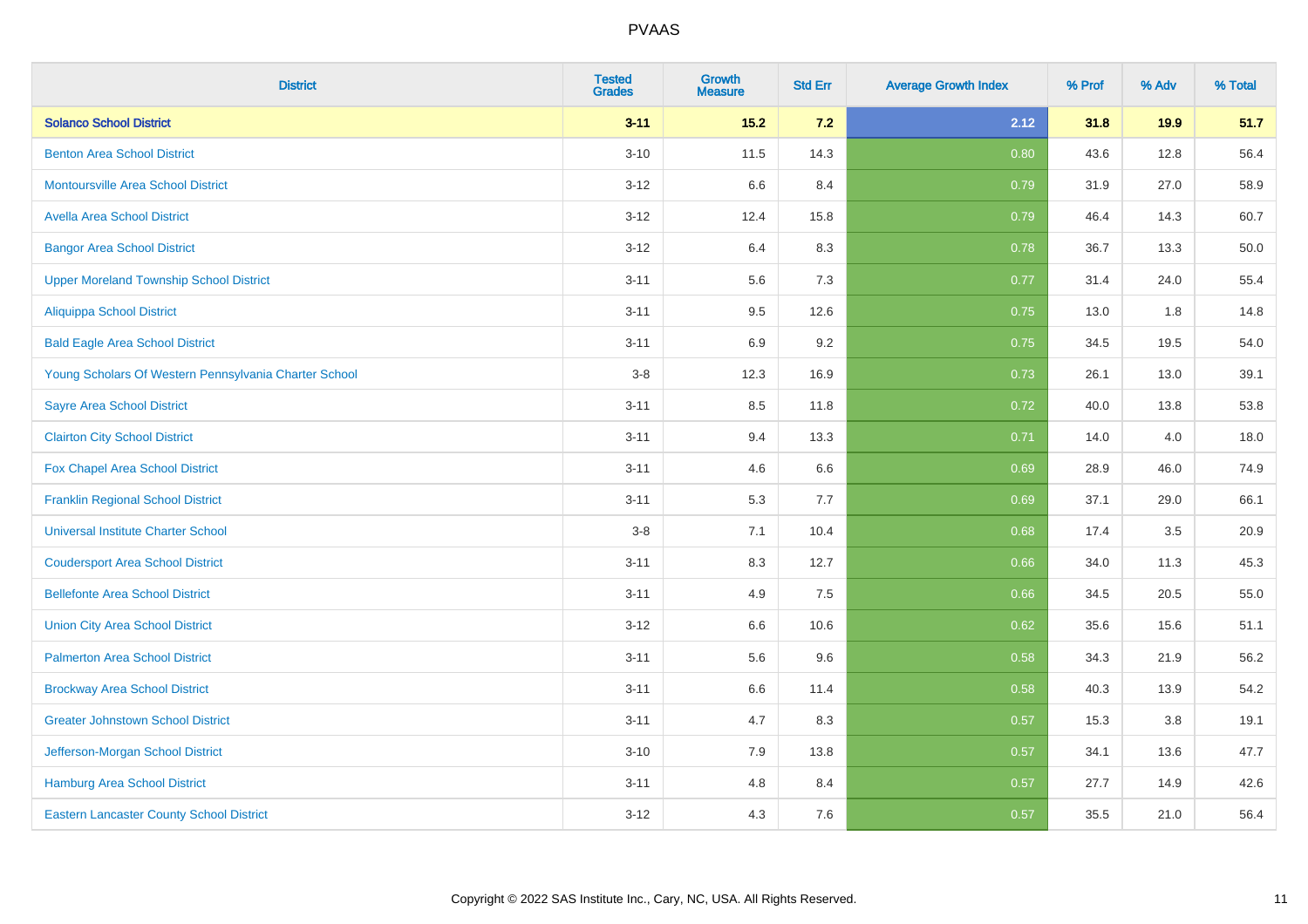| <b>District</b>                                            | <b>Tested</b><br><b>Grades</b> | <b>Growth</b><br><b>Measure</b> | <b>Std Err</b> | <b>Average Growth Index</b> | % Prof | % Adv | % Total |
|------------------------------------------------------------|--------------------------------|---------------------------------|----------------|-----------------------------|--------|-------|---------|
| <b>Solanco School District</b>                             | $3 - 11$                       | 15.2                            | $7.2$          | 2.12                        | 31.8   | 19.9  | 51.7    |
| <b>Souderton Charter School Collaborative</b>              | $3-8$                          | 10.1                            | 18.4           | 0.55                        | 35.3   | 35.3  | 70.6    |
| <b>Shanksville-Stonycreek School District</b>              | $3 - 10$                       | 9.8                             | 17.9           | 0.55                        | 55.6   | 5.6   | 61.1    |
| Propel Charter School-Hazelwood                            | $3-8$                          | 9.3                             | 16.9           | 0.55                        | 8.3    | 4.2   | 12.5    |
| <b>Achievement House Charter School</b>                    | $7 - 11$                       | 7.1                             | 14.1           | 0.50                        | 37.2   | 9.3   | 46.5    |
| <b>Belmont Charter School</b>                              | $3 - 10$                       | 6.4                             | 12.6           | 0.50                        | 9.6    | 0.0   | 9.6     |
| <b>Armstrong School District</b>                           | $3 - 11$                       | $2.8\,$                         | 5.6            | 0.50                        | 34.1   | 22.1  | 56.1    |
| <b>Brownsville Area School District</b>                    | $3 - 12$                       | 5.7                             | 11.7           | 0.49                        | 27.5   | 7.2   | 34.8    |
| <b>Mastery Charter School - Thomas Campus</b>              | $3 - 10$                       | 6.4                             | 13.2           | 0.48                        | 18.0   | 0.0   | 18.0    |
| <b>Bellwood-Antis School District</b>                      | $3 - 10$                       | 4.9                             | 10.2           | 0.48                        | 31.9   | 18.7  | 50.6    |
| <b>Hanover Public School District</b>                      | $3 - 11$                       | 4.5                             | 9.5            | 0.48                        | 19.8   | 15.7  | 35.5    |
| <b>Carlisle Area School District</b>                       | $3 - 11$                       | 3.2                             | 6.9            | 0.47                        | 32.0   | 16.2  | 48.2    |
| Lake-Lehman School District                                | $3 - 11$                       | 4.3                             | 9.4            | 0.46                        | 37.7   | 15.8  | 53.5    |
| <b>Central Fulton School District</b>                      | $3 - 11$                       | 5.9                             | 12.9           | 0.46                        | 38.2   | 16.4  | 54.6    |
| <b>Canon-Mcmillan School District</b>                      | $3 - 11$                       | 2.8                             | 6.1            | 0.45                        | 37.8   | 26.4  | 64.2    |
| Global Leadership Academy Charter School Southwest at Huey | $3-8$                          | 8.9                             | 19.9           | 0.45                        | 7.1    | 0.0   | 7.1     |
| <b>Shaler Area School District</b>                         | $3 - 11$                       | 2.8                             | 6.4            | 0.44                        | 34.6   | 20.1  | 54.6    |
| Southern Columbia Area School District                     | $3 - 11$                       | 4.5                             | 10.2           | 0.44                        | 43.5   | 17.4  | 60.9    |
| <b>Gillingham Charter School</b>                           | $3 - 11$                       | 8.7                             | 19.8           | 0.44                        | 33.3   | 16.7  | 50.0    |
| <b>Grove City Area School District</b>                     | $3 - 12$                       | 3.9                             | 9.2            | 0.43                        | 30.2   | 31.9  | 62.2    |
| <b>Towanda Area School District</b>                        | $3 - 11$                       | 4.1                             | 9.5            | 0.43                        | 32.5   | 14.5  | 47.0    |
| <b>Mifflinburg Area School District</b>                    | $3 - 11$                       | 4.1                             | 9.9            | 0.42                        | 46.2   | 18.3  | 64.4    |
| <b>Conewago Valley School District</b>                     | $3 - 12$                       | 2.6                             | 6.4            | 0.41                        | 36.1   | 19.9  | 56.0    |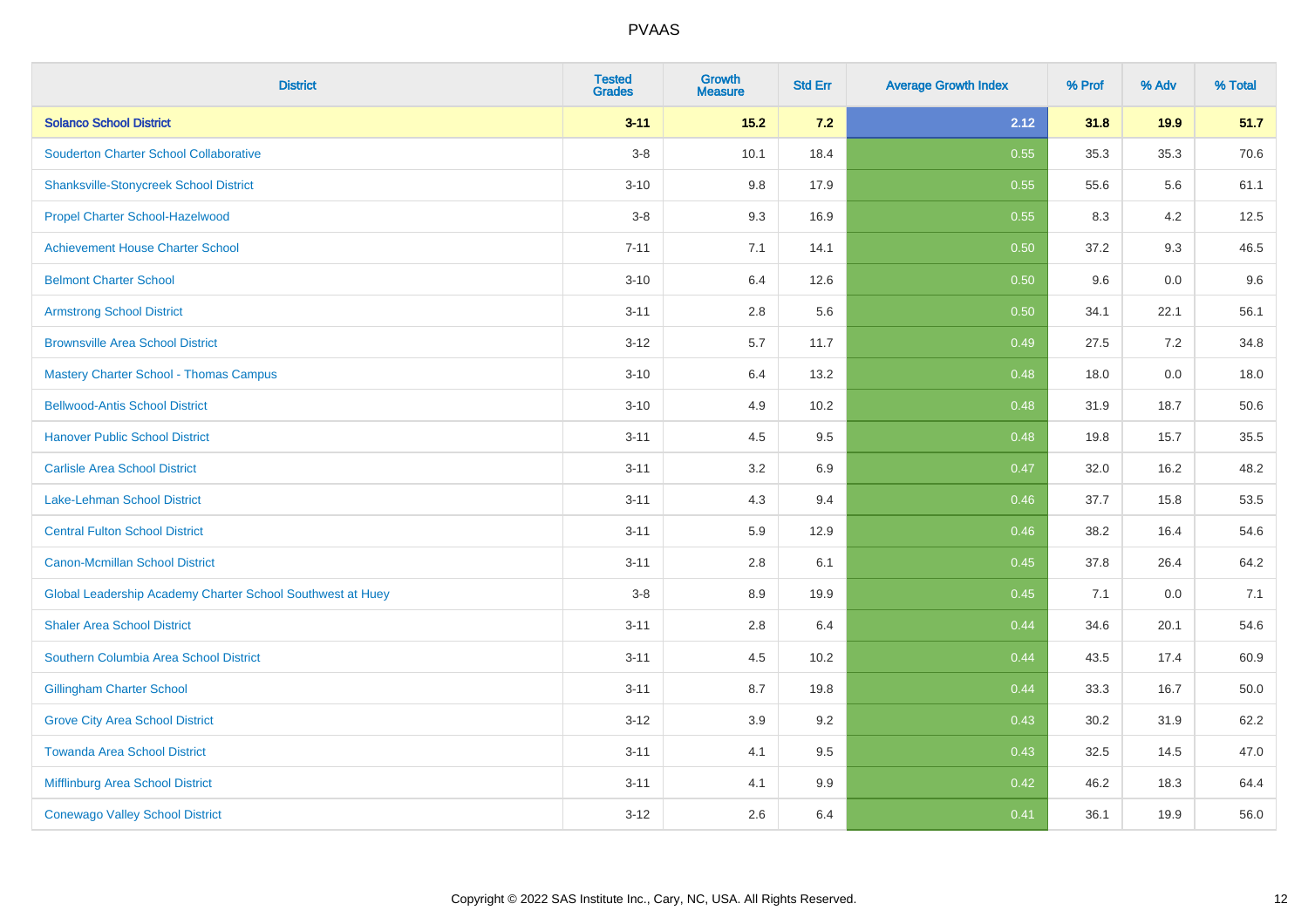| <b>District</b>                                     | <b>Tested</b><br><b>Grades</b> | <b>Growth</b><br><b>Measure</b> | <b>Std Err</b> | <b>Average Growth Index</b> | % Prof | % Adv | % Total |
|-----------------------------------------------------|--------------------------------|---------------------------------|----------------|-----------------------------|--------|-------|---------|
| <b>Solanco School District</b>                      | $3 - 11$                       | $15.2$                          | 7.2            | 2.12                        | 31.8   | 19.9  | 51.7    |
| <b>Union School District</b>                        | $3 - 12$                       | 5.5                             | 13.7           | 0.40                        | 35.6   | 13.3  | 48.9    |
| <b>South Western School District</b>                | $3 - 12$                       | 2.5                             | 6.3            | 0.40                        | 37.7   | 18.0  | 55.7    |
| <b>Southeast Delco School District</b>              | $3 - 10$                       | $3.8\,$                         | 9.5            | 0.40                        | 15.4   | 7.7   | 23.1    |
| <b>Pequea Valley School District</b>                | $3 - 11$                       | 4.1                             | 10.1           | 0.40                        | 24.2   | 21.2  | 45.4    |
| Young Scholars Charter School                       | $6 - 8$                        | 4.6                             | 11.3           | 0.40                        | 11.7   | 0.0   | 11.7    |
| Mariana Bracetti Academy Charter School             | $3 - 10$                       | 6.1                             | 15.7           | 0.39                        | 15.6   | 0.0   | 15.6    |
| <b>Montrose Area School District</b>                | $3 - 10$                       | 4.1                             | 10.8           | 0.38                        | 42.9   | 14.3  | 57.1    |
| <b>Salisbury Township School District</b>           | $3 - 11$                       | 4.2                             | 11.0           | 0.38                        | 32.9   | 18.8  | 51.8    |
| <b>Jamestown Area School District</b>               | $3 - 11$                       | 6.9                             | 18.5           | 0.37                        | 23.8   | 19.0  | 42.9    |
| Mastery Charter School - Shoemaker Campus           | $7 - 10$                       | 6.6                             | 17.9           | 0.37                        | 26.3   | 0.0   | 26.3    |
| <b>Environmental Charter School At Frick Park</b>   | $3-9$                          | 4.2                             | 12.1           | 0.35                        | 27.1   | 15.7  | 42.9    |
| <b>Pittston Area School District</b>                | $3 - 11$                       | 4.5                             | 13.5           | 0.33                        | 29.1   | 9.1   | 38.2    |
| <b>Hermitage School District</b>                    | $3 - 12$                       | 2.9                             | 8.6            | 0.33                        | 33.8   | 27.7  | 61.5    |
| <b>Otto-Eldred School District</b>                  | $3 - 11$                       | 4.2                             | 13.1           | 0.32                        | 22.9   | 18.8  | 41.7    |
| <b>Milton Area School District</b>                  | $3 - 11$                       | 2.8                             | 9.0            | 0.31                        | 31.8   | 19.0  | 50.8    |
| <b>Palisades School District</b>                    | $3 - 11$                       | 2.8                             | 10.6           | 0.27                        | 33.0   | 19.3  | 52.3    |
| <b>Hampton Township School District</b>             | $3 - 11$                       | 2.1                             | 7.9            | 0.27                        | 35.8   | 40.5  | 76.3    |
| Howard Gardner Multiple Intelligence Charter School | $3-8$                          | 4.3                             | 16.3           | 0.26                        | 48.2   | 14.8  | 63.0    |
| <b>Independence Charter School</b>                  | $3-8$                          | 3.3                             | 12.6           | 0.26                        | 32.1   | 17.0  | 49.1    |
| <b>Tidioute Community Charter School</b>            | $3 - 11$                       | 4.1                             | 15.9           | 0.26                        | 18.5   | 3.7   | 22.2    |
| <b>Warrior Run School District</b>                  | $3 - 11$                       | 2.6                             | 10.4           | 0.25                        | 34.4   | 14.4  | 48.9    |
| Johnsonburg Area School District                    | $3 - 11$                       | 3.4                             | 13.6           | 0.25                        | 38.6   | 20.4  | 59.1    |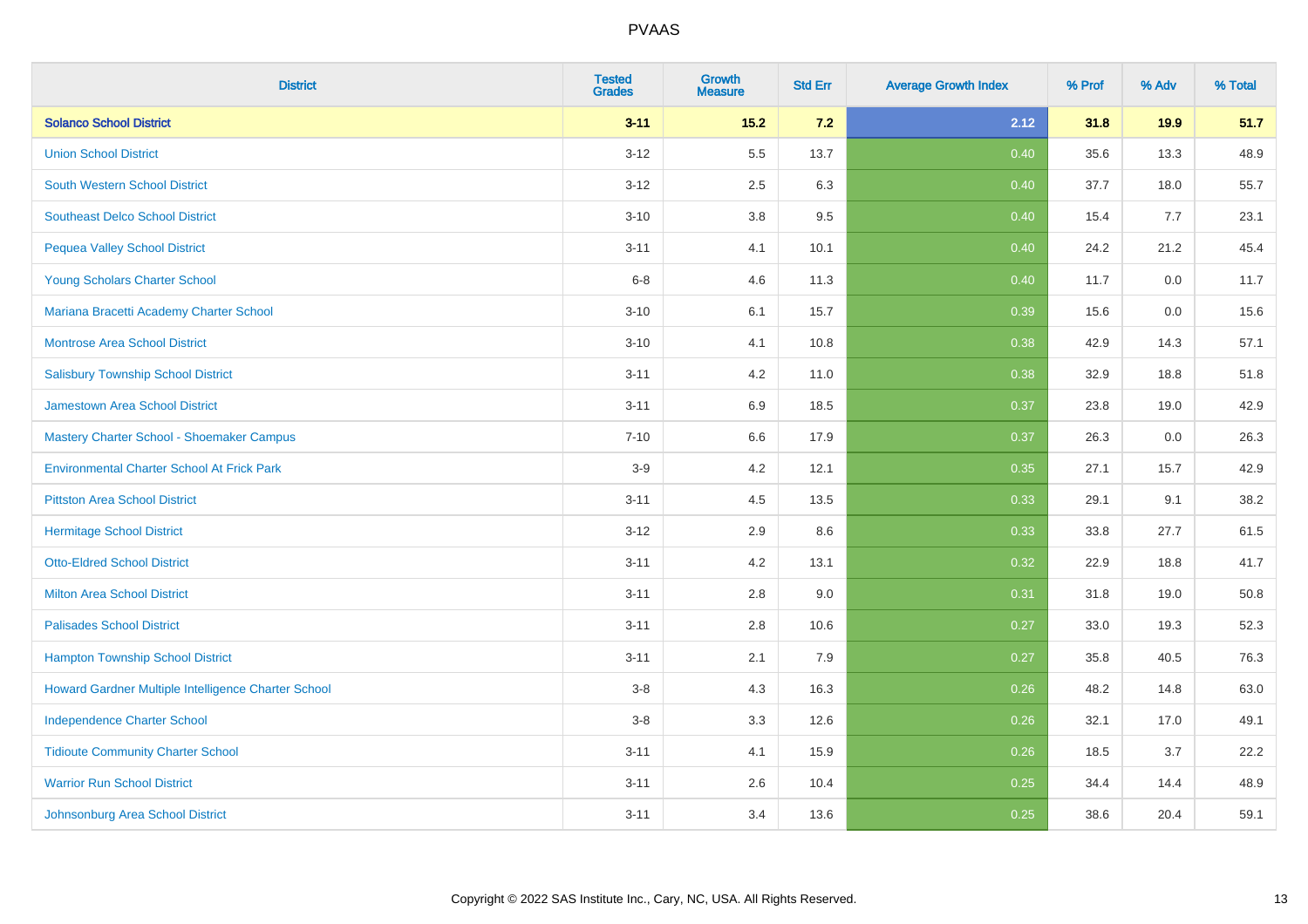| <b>District</b>                                              | <b>Tested</b><br><b>Grades</b> | Growth<br><b>Measure</b> | <b>Std Err</b> | <b>Average Growth Index</b> | % Prof | % Adv | % Total |
|--------------------------------------------------------------|--------------------------------|--------------------------|----------------|-----------------------------|--------|-------|---------|
| <b>Solanco School District</b>                               | $3 - 11$                       | $15.2$                   | $7.2$          | 2.12                        | 31.8   | 19.9  | 51.7    |
| <b>Greencastle-Antrim School District</b>                    | $3 - 11$                       | 1.7                      | 6.9            | 0.25                        | 41.7   | 18.9  | 60.5    |
| <b>Carmichaels Area School District</b>                      | $3 - 10$                       | 2.9                      | 11.5           | 0.25                        | 33.8   | 7.0   | 40.8    |
| <b>Crestwood School District</b>                             | $3 - 11$                       | 2.0                      | 9.1            | 0.22                        | 33.8   | 23.8  | 57.7    |
| <b>Troy Area School District</b>                             | $3 - 10$                       | 1.9                      | 9.4            | 0.20                        | 35.0   | 14.5  | 49.6    |
| <b>Avonworth School District</b>                             | $3 - 10$                       | 1.8                      | 9.3            | 0.19                        | 43.5   | 24.4  | 67.8    |
| <b>Allegheny Valley School District</b>                      | $3 - 11$                       | 2.2                      | 11.9           | 0.18                        | 32.8   | 23.0  | 55.7    |
| <b>Bethlehem-Center School District</b>                      | $3 - 10$                       | 2.1                      | 12.3           | 0.17                        | 32.8   | 6.6   | 39.3    |
| Hatboro-Horsham School District                              | $3 - 11$                       | 1.1                      | 6.6            | 0.16                        | 33.3   | 20.3  | 53.6    |
| <b>Propel Charter School-Homestead</b>                       | $3 - 11$                       | 1.8                      | 14.0           | 0.13                        | 14.6   | 2.4   | 17.1    |
| <b>Austin Area School District</b>                           | $3 - 11$                       | 2.2                      | 18.5           | 0.12                        | 50.0   | 12.5  | 62.5    |
| <b>Chester-Upland School District</b>                        | $3 - 11$                       | 1.2                      | 12.1           | 0.10                        | 4.4    | 0.0   | 4.4     |
| Northampton Area School District                             | $3 - 11$                       | $1.2$                    | 12.5           | 0.10                        | 44.1   | 5.1   | 49.2    |
| <b>Stroudsburg Area School District</b>                      | $3 - 11$                       | 0.7                      | 7.6            | 0.09                        | 36.6   | 15.0  | 51.6    |
| <b>Carlynton School District</b>                             | $3 - 11$                       | 1.0                      | 11.5           | 0.09                        | 29.0   | 15.8  | 44.7    |
| <b>Central PA Digital Learning Foundation Charter School</b> | $3 - 11$                       | 1.7                      | 20.2           | 0.08                        | 27.3   | 0.0   | 27.3    |
| <b>Chartiers-Houston School District</b>                     | $3 - 10$                       | 0.9                      | 12.0           | 0.08                        | 36.9   | 23.1  | 60.0    |
| <b>Northgate School District</b>                             | $3 - 11$                       | 1.1                      | 13.0           | 0.08                        | 25.5   | 23.5  | 49.0    |
| <b>Riverside School District</b>                             | $3 - 11$                       | 0.7                      | 9.5            | 0.08                        | 30.9   | 12.7  | 43.6    |
| <b>Greenville Area School District</b>                       | $3 - 11$                       | 0.8                      | 11.2           | 0.07                        | 35.0   | 12.5  | 47.5    |
| <b>Keystone Academy Charter School</b>                       | $3-8$                          | 0.7                      | 12.0           | 0.06                        | 28.8   | 10.2  | 39.0    |
| <b>Cameron County School District</b>                        | $3 - 12$                       | 0.8                      | 14.7           | 0.05                        | 40.0   | 8.6   | 48.6    |
| <b>Shade-Central City School District</b>                    | $3 - 11$                       | 0.9                      | 17.0           | 0.05                        | 33.3   | 16.7  | 50.0    |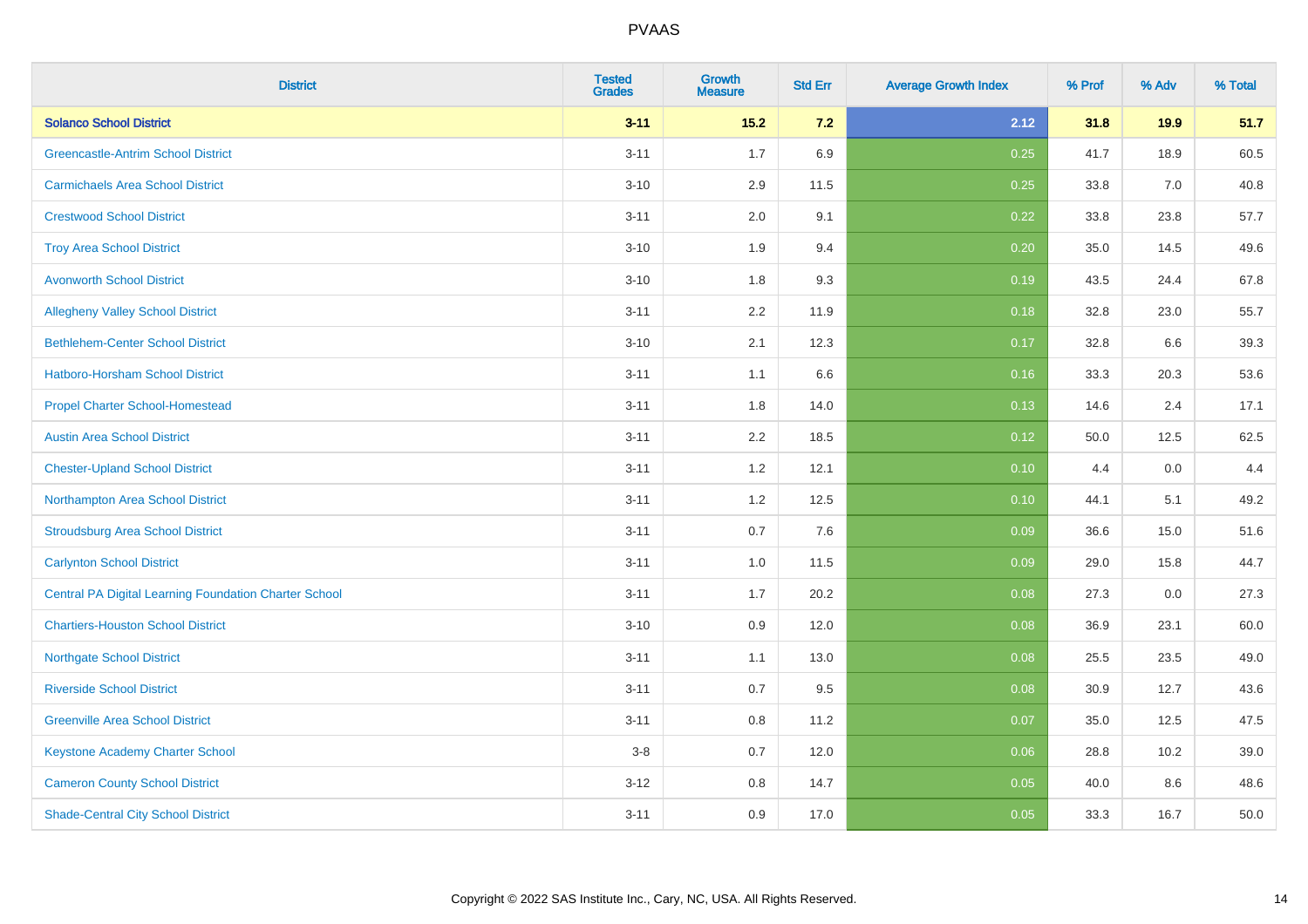| <b>District</b>                                  | <b>Tested</b><br><b>Grades</b> | Growth<br><b>Measure</b> | <b>Std Err</b> | <b>Average Growth Index</b> | % Prof | % Adv | % Total |
|--------------------------------------------------|--------------------------------|--------------------------|----------------|-----------------------------|--------|-------|---------|
| <b>Solanco School District</b>                   | $3 - 11$                       | $15.2$                   | 7.2            | 2.12                        | 31.8   | 19.9  | 51.7    |
| <b>Keystone Central School District</b>          | $3 - 11$                       | $0.2\,$                  | 6.4            | 0.04                        | 27.9   | 10.7  | 38.6    |
| <b>Midland Borough School District</b>           | $3 - 8$                        | $0.5\,$                  | 17.5           | 0.03                        | 23.8   | 4.8   | 28.6    |
| Saint Clair Area School District                 | $3 - 8$                        | 0.3                      | 14.0           | 0.02                        | 36.6   | 7.3   | 43.9    |
| <b>Tulpehocken Area School District</b>          | $3 - 12$                       | 0.2                      | 9.5            | 0.02                        | 30.4   | 23.2  | 53.6    |
| <b>Sto-Rox School District</b>                   | $3 - 10$                       | 0.4                      | 16.9           | 0.02                        | 8.3    | 0.0   | 8.3     |
| First Philadelphia Preparatory Charter School    | $3-8$                          | 0.1                      | 11.2           | 0.01                        | 28.0   | 1.3   | 29.3    |
| <b>Frederick Douglass Mastery Charter School</b> | $3 - 8$                        | 0.1                      | 16.1           | 0.01                        | 11.5   | 3.8   | 15.4    |
| <b>Ferndale Area School District</b>             | $3 - 10$                       | $-0.0$                   | 13.5           | $-0.00$                     | 30.4   | 17.4  | 47.8    |
| <b>Highlands School District</b>                 | $3 - 11$                       | $-0.0$                   | 8.4            | $-0.00$                     | 30.9   | 12.8  | 43.6    |
| <b>Richland School District</b>                  | $3 - 11$                       | $-0.1$                   | 9.7            | $-0.01$                     | 34.0   | 30.2  | 64.2    |
| <b>Manheim Central School District</b>           | $3 - 11$                       | $-0.1$                   | 7.7            | $-0.01$                     | 31.5   | 23.6  | 55.1    |
| South Allegheny School District                  | $3 - 11$                       | $-0.3$                   | 14.2           | $-0.02$                     | 25.6   | 28.2  | 53.8    |
| <b>Lakeland School District</b>                  | $3 - 11$                       | $-0.2$                   | 10.4           | $-0.02$                     | 31.8   | 14.8  | 46.6    |
| Aspira Bilingual Cyber Charter School            | $3 - 11$                       | $-0.4$                   | 17.3           | $-0.02$                     | 4.0    | 0.0   | 4.0     |
| Jersey Shore Area School District                | $3 - 11$                       | $-0.3$                   | 7.6            | $-0.03$                     | 35.9   | 16.6  | 52.5    |
| <b>Pottsville Area School District</b>           | $3 - 12$                       | $-0.3$                   | 7.9            | $-0.03$                     | 30.4   | 9.9   | 40.4    |
| <b>Marion Center Area School District</b>        | $3 - 10$                       | $-0.3$                   | 10.1           | $-0.03$                     | 36.2   | 25.5  | 61.7    |
| <b>KIPP West Philadelphia Charter School</b>     | $3 - 8$                        | $-0.7$                   | 18.0           | $-0.03$                     | 15.8   | 0.0   | 15.8    |
| Wilmington Area School District                  | $3 - 11$                       | $-0.6$                   | 12.8           | $-0.04$                     | 30.9   | 18.2  | 49.1    |
| <b>Easton Area School District</b>               | $3 - 12$                       | $-0.4$                   | 6.7            | $-0.06$                     | 20.9   | 14.6  | 35.4    |
| <b>Bensalem Township School District</b>         | $3 - 11$                       | $-0.4$                   | 6.1            | $-0.06$                     | 27.1   | 13.2  | 40.4    |
| <b>Sullivan County School District</b>           | $3 - 10$                       | $-1.2$                   | 15.4           | $-0.07$                     | 27.3   | 12.1  | 39.4    |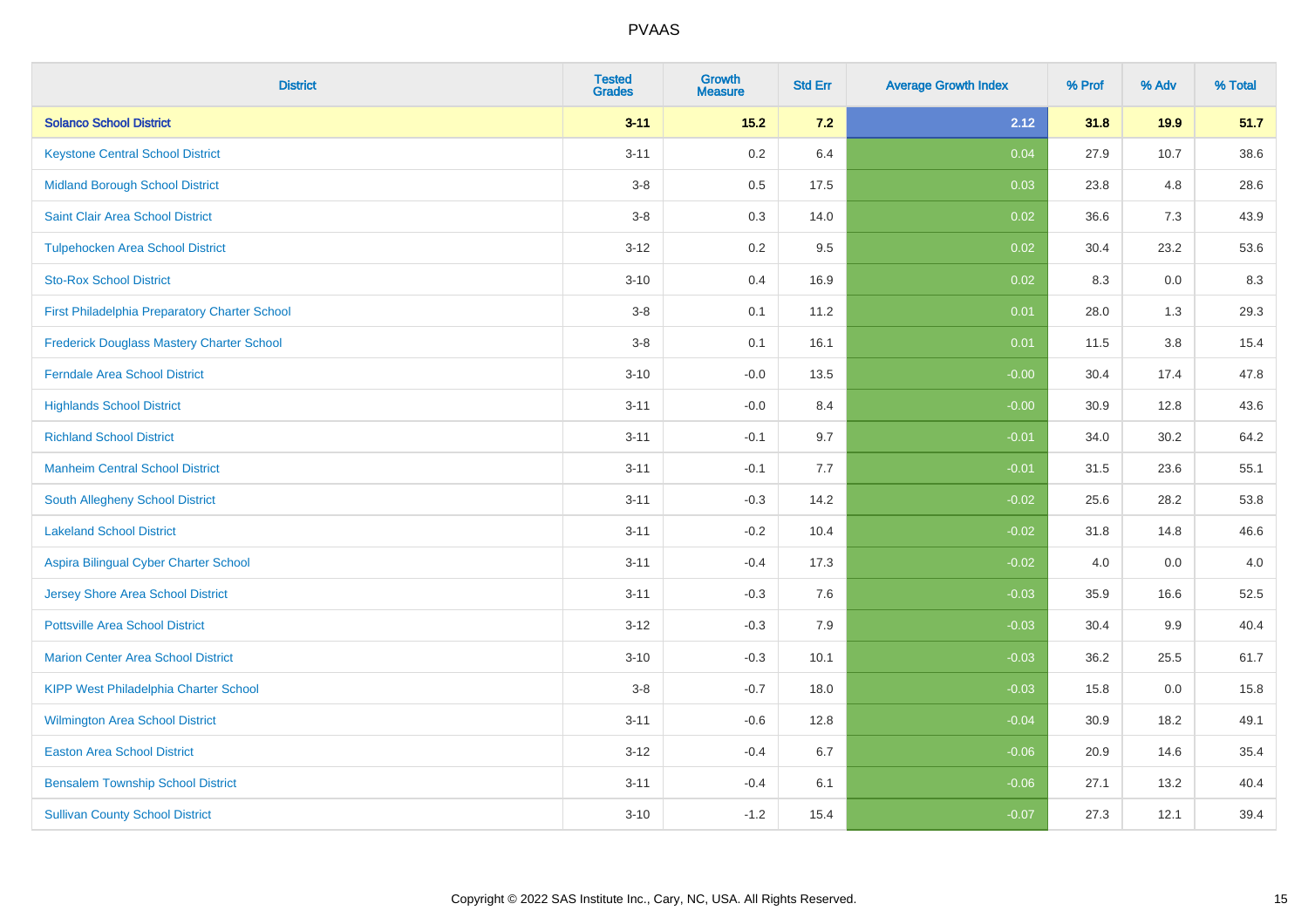| <b>District</b>                                | <b>Tested</b><br><b>Grades</b> | Growth<br><b>Measure</b> | <b>Std Err</b> | <b>Average Growth Index</b> | % Prof | % Adv | % Total |
|------------------------------------------------|--------------------------------|--------------------------|----------------|-----------------------------|--------|-------|---------|
| <b>Solanco School District</b>                 | $3 - 11$                       | $15.2$                   | 7.2            | 2.12                        | 31.8   | 19.9  | 51.7    |
| <b>Greater Latrobe School District</b>         | $3 - 11$                       | $-0.6$                   | 7.2            | $-0.08$                     | 36.7   | 27.9  | 64.6    |
| <b>School Lane Charter School</b>              | $3 - 11$                       | $-1.1$                   | 12.1           | $-0.08$                     | 34.4   | 16.4  | 50.8    |
| <b>Wayne Highlands School District</b>         | $3 - 11$                       | $-0.8$                   | 8.0            | $-0.10$                     | 38.0   | 20.2  | 58.3    |
| Philadelphia Performing Arts Charter School    | $3-9$                          | $-1.3$                   | 13.0           | $-0.10$                     | 36.7   | 22.4  | 59.2    |
| <b>Wallenpaupack Area School District</b>      | $3 - 11$                       | $-1.1$                   | 8.9            | $-0.11$                     | 33.8   | 14.1  | 47.9    |
| <b>Panther Valley School District</b>          | $3 - 12$                       | $-1.2$                   | 9.9            | $-0.11$                     | 28.8   | 8.6   | 37.5    |
| <b>Rose Tree Media School District</b>         | $3 - 10$                       | $-1.0$                   | 7.1            | $-0.13$                     | 41.7   | 32.3  | 74.0    |
| <b>Collegium Charter School</b>                | $3 - 10$                       | $-1.6$                   | 8.4            | $-0.18$                     | 21.9   | 8.9   | 30.8    |
| <b>West Chester Area School District</b>       | $3 - 11$                       | $-1.0$                   | 5.5            | $-0.18$                     | 36.3   | 33.1  | 69.4    |
| <b>Riverside Beaver County School District</b> | $3 - 11$                       | $-2.0$                   | 10.0           | $-0.19$                     | 24.2   | 28.4  | 52.6    |
| South Butler County School District            | $3 - 10$                       | $-1.8$                   | 8.8            | $-0.20$                     | 49.2   | 16.4  | 65.6    |
| <b>Antietam School District</b>                | $3 - 10$                       | $-2.8$                   | 13.5           | $-0.20$                     | 23.5   | 3.9   | 27.4    |
| <b>Brentwood Borough School District</b>       | $3 - 11$                       | $-2.3$                   | 11.4           | $-0.20$                     | 33.3   | 13.9  | 47.2    |
| <b>New Day Charter School</b>                  | $7 - 11$                       | $-3.9$                   | 18.8           | $-0.20$                     | 11.8   | 0.0   | 11.8    |
| <b>Forest Area School District</b>             | $3 - 11$                       | $-3.4$                   | 15.8           | $-0.21$                     | 43.8   | 12.5  | 56.2    |
| <b>Russell Byers Charter School</b>            | $3-8$                          | $-3.1$                   | 13.5           | $-0.22$                     | 13.0   | 0.0   | 13.0    |
| <b>Lower Dauphin School District</b>           | $3 - 11$                       | $-1.7$                   | 7.0            | $-0.24$                     | 27.2   | 22.6  | 49.8    |
| <b>Esperanza Cyber Charter School</b>          | $3 - 11$                       | $-4.0$                   | 15.7           | $-0.25$                     | 6.2    | 0.0   | $6.2\,$ |
| <b>East Allegheny School District</b>          | $3 - 11$                       | $-3.0$                   | 10.5           | $-0.28$                     | 14.1   | 12.0  | 26.1    |
| <b>Vision Academy Charter School</b>           | $3-8$                          | $-5.0$                   | 17.4           | $-0.28$                     | 14.3   | 4.8   | 19.0    |
| <b>Connellsville Area School District</b>      | $3 - 11$                       | $-1.9$                   | 6.4            | $-0.29$                     | 33.3   | 11.0  | 44.3    |
| <b>West Shore School District</b>              | $3 - 12$                       | $-1.4$                   | 4.9            | $-0.29$                     | 26.2   | 21.6  | 47.9    |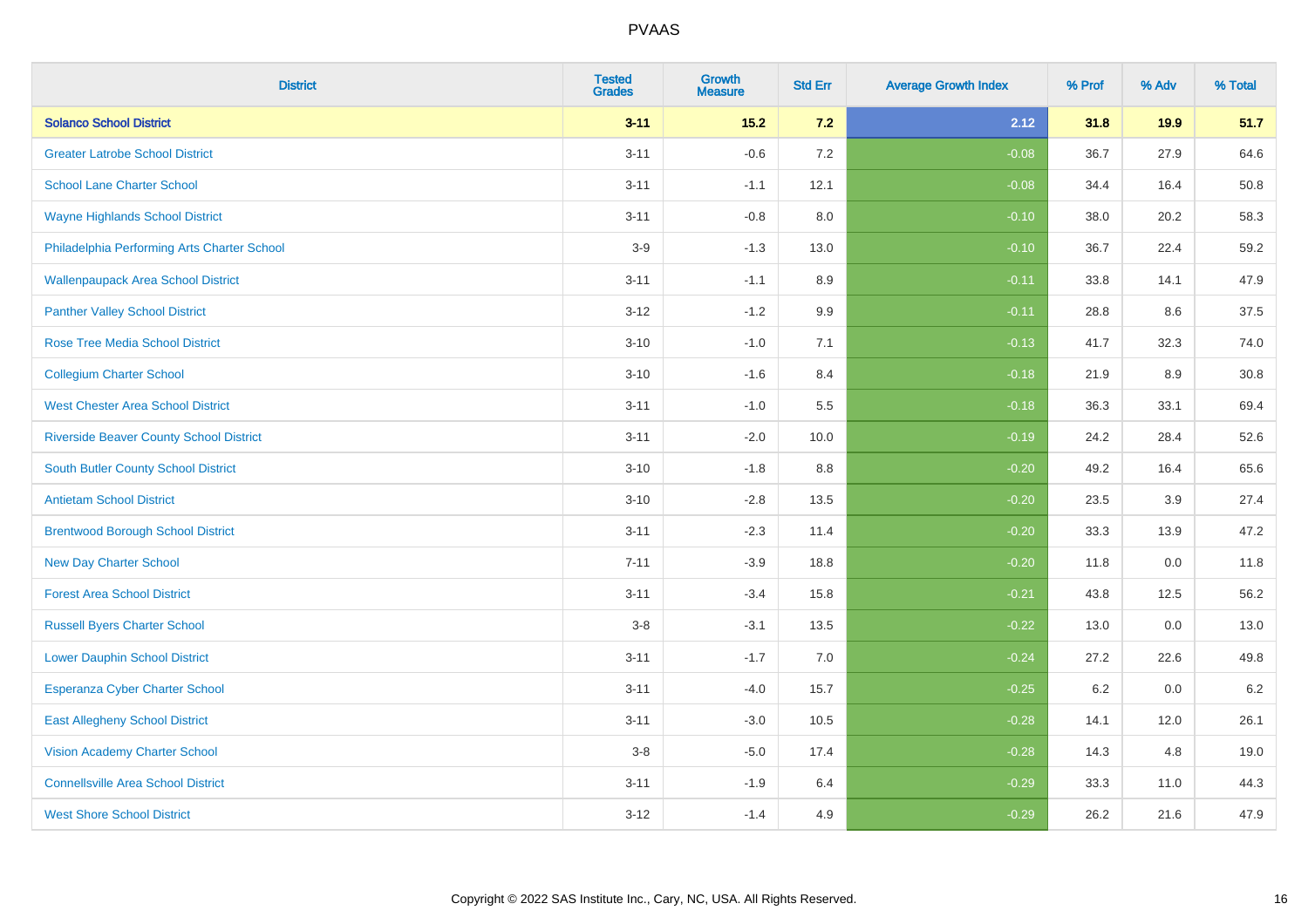| <b>District</b>                           | <b>Tested</b><br><b>Grades</b> | Growth<br><b>Measure</b> | <b>Std Err</b> | <b>Average Growth Index</b> | % Prof | % Adv | % Total |
|-------------------------------------------|--------------------------------|--------------------------|----------------|-----------------------------|--------|-------|---------|
| <b>Solanco School District</b>            | $3 - 11$                       | $15.2$                   | $7.2$          | 2.12                        | 31.8   | 19.9  | 51.7    |
| <b>Conrad Weiser Area School District</b> | $3 - 11$                       | $-2.5$                   | 7.3            | $-0.34$                     | 27.2   | 8.9   | 36.1    |
| <b>Hanover Area School District</b>       | $3 - 11$                       | $-5.6$                   | 15.8           | $-0.35$                     | 11.8   | 2.9   | 14.7    |
| Palmyra Area School District              | $3 - 11$                       | $-2.5$                   | 6.8            | $-0.36$                     | 39.4   | 25.4  | 64.8    |
| <b>Cornell School District</b>            | $3 - 11$                       | $-5.5$                   | 14.6           | $-0.37$                     | 21.6   | 13.5  | 35.1    |
| <b>Purchase Line School District</b>      | $3 - 12$                       | $-4.9$                   | 12.5           | $-0.38$                     | 25.9   | 5.2   | 31.0    |
| <b>Claysburg-Kimmel School District</b>   | $3 - 11$                       | $-4.9$                   | 12.3           | $-0.39$                     | 38.6   | 12.3  | 50.9    |
| <b>Punxsutawney Area School District</b>  | $3 - 11$                       | $-3.7$                   | 9.0            | $-0.40$                     | 33.9   | 12.6  | 46.5    |
| <b>Blue Mountain School District</b>      | $3 - 10$                       | $-3.4$                   | 8.3            | $-0.40$                     | 41.8   | 21.2  | 63.0    |
| <b>Reynolds School District</b>           | $3 - 10$                       | $-4.7$                   | 11.6           | $-0.40$                     | 33.3   | 12.1  | 45.4    |
| <b>Minersville Area School District</b>   | $3 - 11$                       | $-4.6$                   | 11.6           | $-0.40$                     | 37.0   | 8.2   | 45.2    |
| <b>Evergreen Community Charter School</b> | $6 - 11$                       | $-8.7$                   | 20.2           | $-0.42$                     | 41.7   | 16.7  | 58.3    |
| <b>Montour School District</b>            | $3 - 11$                       | $-3.4$                   | 7.6            | $-0.44$                     | 37.8   | 33.7  | 71.4    |
| <b>Propel Charter School-Montour</b>      | $3 - 10$                       | $-5.4$                   | 11.9           | $-0.45$                     | 17.5   | 4.8   | 22.2    |
| <b>Tacony Academy Charter School</b>      | $3 - 11$                       | $-6.7$                   | 14.7           | $-0.45$                     | 20.0   | 2.9   | 22.9    |
| <b>Dover Area School District</b>         | $3 - 12$                       | $-3.2$                   | 6.9            | $-0.46$                     | 34.2   | 17.1  | 51.3    |
| <b>Farrell Area School District</b>       | $3 - 11$                       | $-6.7$                   | 14.5           | $-0.46$                     | 18.4   | 7.9   | 26.3    |
| <b>Gateway School District</b>            | $3 - 11$                       | $-3.5$                   | 7.4            | $-0.46$                     | 34.4   | 21.0  | 55.5    |
| <b>Penns Valley Area School District</b>  | $3 - 12$                       | $-4.6$                   | 9.7            | $-0.47$                     | 32.1   | 22.6  | 54.7    |
| <b>Clearfield Area School District</b>    | $3 - 10$                       | $-4.2$                   | 8.6            | $-0.48$                     | 24.3   | 9.3   | 33.6    |
| <b>Mckeesport Area School District</b>    | $3 - 12$                       | $-3.8$                   | 7.6            | $-0.49$                     | 13.2   | 4.8   | 18.0    |
| <b>Eastern York School District</b>       | $3 - 11$                       | $-3.8$                   | 7.5            | $-0.50$                     | 37.3   | 21.6  | 58.9    |
| Antonia Pantoja Community Charter School  | $3 - 8$                        | $-7.5$                   | 14.7           | $-0.50$                     | 22.2   | 2.8   | 25.0    |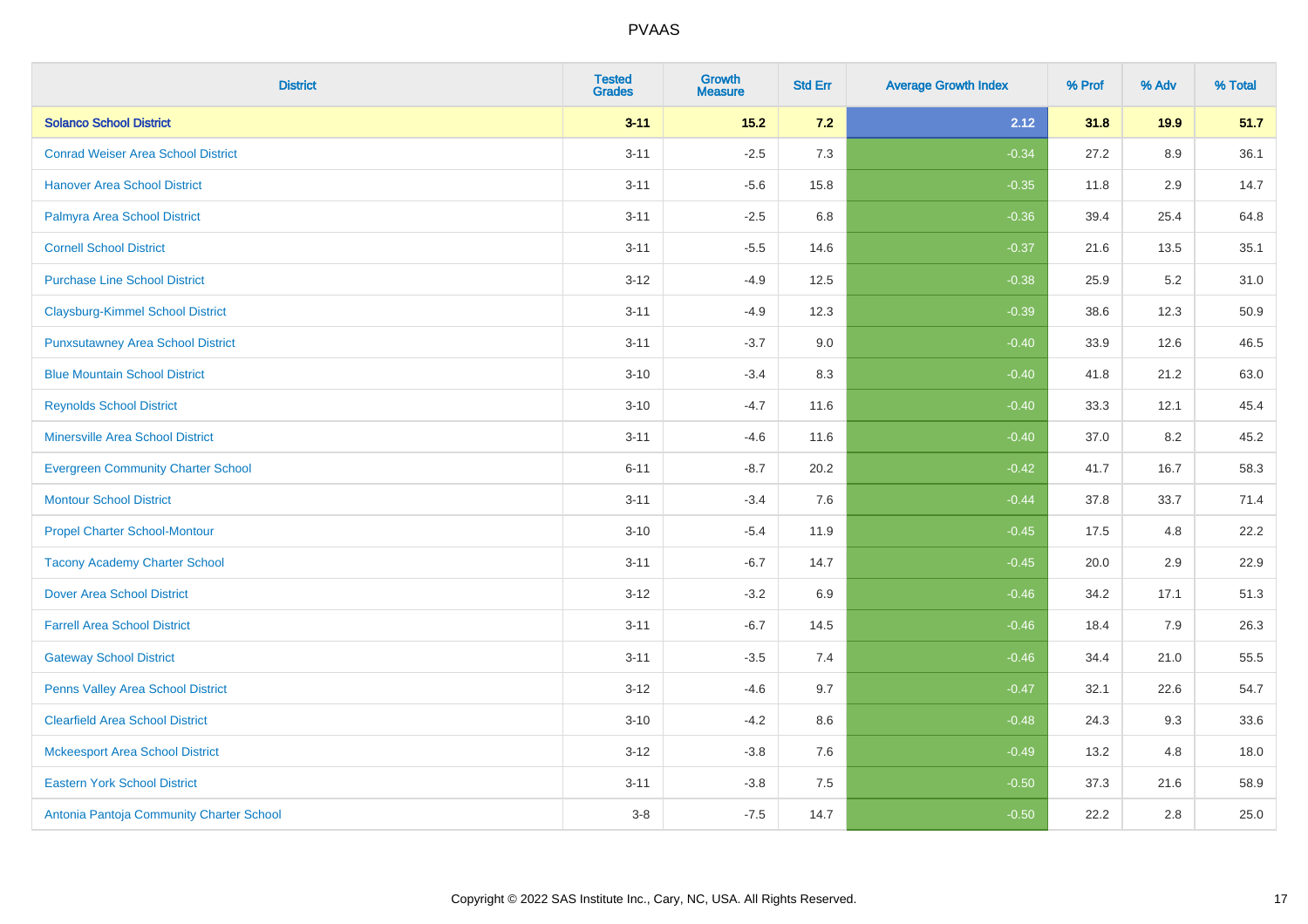| <b>District</b>                                    | <b>Tested</b><br><b>Grades</b> | Growth<br><b>Measure</b> | <b>Std Err</b> | <b>Average Growth Index</b> | % Prof   | % Adv | % Total |
|----------------------------------------------------|--------------------------------|--------------------------|----------------|-----------------------------|----------|-------|---------|
| <b>Solanco School District</b>                     | $3 - 11$                       | $15.2$                   | 7.2            | 2.12                        | 31.8     | 19.9  | 51.7    |
| Jeannette City School District                     | $3 - 11$                       | $-6.6$                   | 12.9           | $-0.51$                     | 36.5     | 7.7   | 44.2    |
| <b>Propel Charter School-Northside</b>             | $3 - 8$                        | $-7.5$                   | 14.1           | $-0.52$                     | 7.7      | 2.6   | 10.3    |
| Millersburg Area School District                   | $3 - 11$                       | $-6.5$                   | 12.0           | $-0.53$                     | 37.1     | 14.5  | 51.6    |
| <b>Blue Ridge School District</b>                  | $3 - 11$                       | $-6.2$                   | 11.6           | $-0.53$                     | 42.9     | 14.3  | 57.1    |
| <b>Southern Fulton School District</b>             | $3 - 11$                       | $-7.4$                   | 13.9           | $-0.53$                     | 26.1     | 23.9  | 50.0    |
| <b>Red Lion Area School District</b>               | $3 - 11$                       | $-3.8$                   | 7.0            | $-0.54$                     | 26.9     | 15.9  | 42.7    |
| <b>Williams Valley School District</b>             | $3 - 11$                       | $-7.0$                   | 11.8           | $-0.59$                     | 32.8     | 12.5  | 45.3    |
| Lackawanna Trail School District                   | $3 - 10$                       | $-6.7$                   | 11.2           | $-0.60$                     | 33.3     | 16.0  | 49.3    |
| <b>Turkeyfoot Valley Area School District</b>      | $3 - 12$                       | $-10.4$                  | 16.8           | $-0.61$                     | 13.0     | 13.0  | 26.1    |
| South Williamsport Area School District            | $3 - 10$                       | $-6.4$                   | 10.3           | $-0.62$                     | 37.2     | 11.6  | 48.8    |
| <b>Penn-Trafford School District</b>               | $3 - 11$                       | $-4.1$                   | 6.5            | $-0.62$                     | 36.4     | 27.1  | 63.6    |
| <b>Galeton Area School District</b>                | $3 - 11$                       | $-11.2$                  | 18.0           | $-0.62$                     | $30.0\,$ | 5.0   | 35.0    |
| <b>Dubois Area School District</b>                 | $3 - 11$                       | $-4.2$                   | 6.6            | $-0.63$                     | 28.6     | 18.2  | 46.8    |
| <b>Northeast Bradford School District</b>          | $3 - 10$                       | $-7.8$                   | 12.4           | $-0.63$                     | 35.1     | 15.8  | 50.9    |
| <b>Keystone Education Center Charter School</b>    | $3 - 12$                       | $-12.4$                  | 19.4           | $-0.63$                     | 7.1      | 0.0   | 7.1     |
| <b>Mastery Charter School-Cleveland Elementary</b> | $3-8$                          | $-11.1$                  | 17.4           | $-0.63$                     | 4.6      | 4.6   | 9.1     |
| Jim Thorpe Area School District                    | $3 - 11$                       | $-5.9$                   | 9.3            | $-0.63$                     | 33.1     | 9.4   | 42.5    |
| <b>Elk Lake School District</b>                    | $3 - 11$                       | $-7.0$                   | 10.9           | $-0.64$                     | 30.5     | 13.4  | 43.9    |
| <b>New Foundations Charter School</b>              | $3 - 11$                       | $-7.0$                   | 10.8           | $-0.65$                     | 25.0     | 7.1   | 32.1    |
| Urban Pathways 6-12 Charter School                 | $6 - 11$                       | $-11.8$                  | 17.9           | $-0.65$                     | 5.3      | 0.0   | 5.3     |
| <b>Delaware Valley School District</b>             | $3 - 11$                       | $-4.4$                   | 6.7            | $-0.66$                     | 39.4     | 21.4  | 60.9    |
| <b>Wyoming Area School District</b>                | $3 - 10$                       | $-6.3$                   | 9.5            | $-0.66$                     | 35.1     | 18.4  | 53.5    |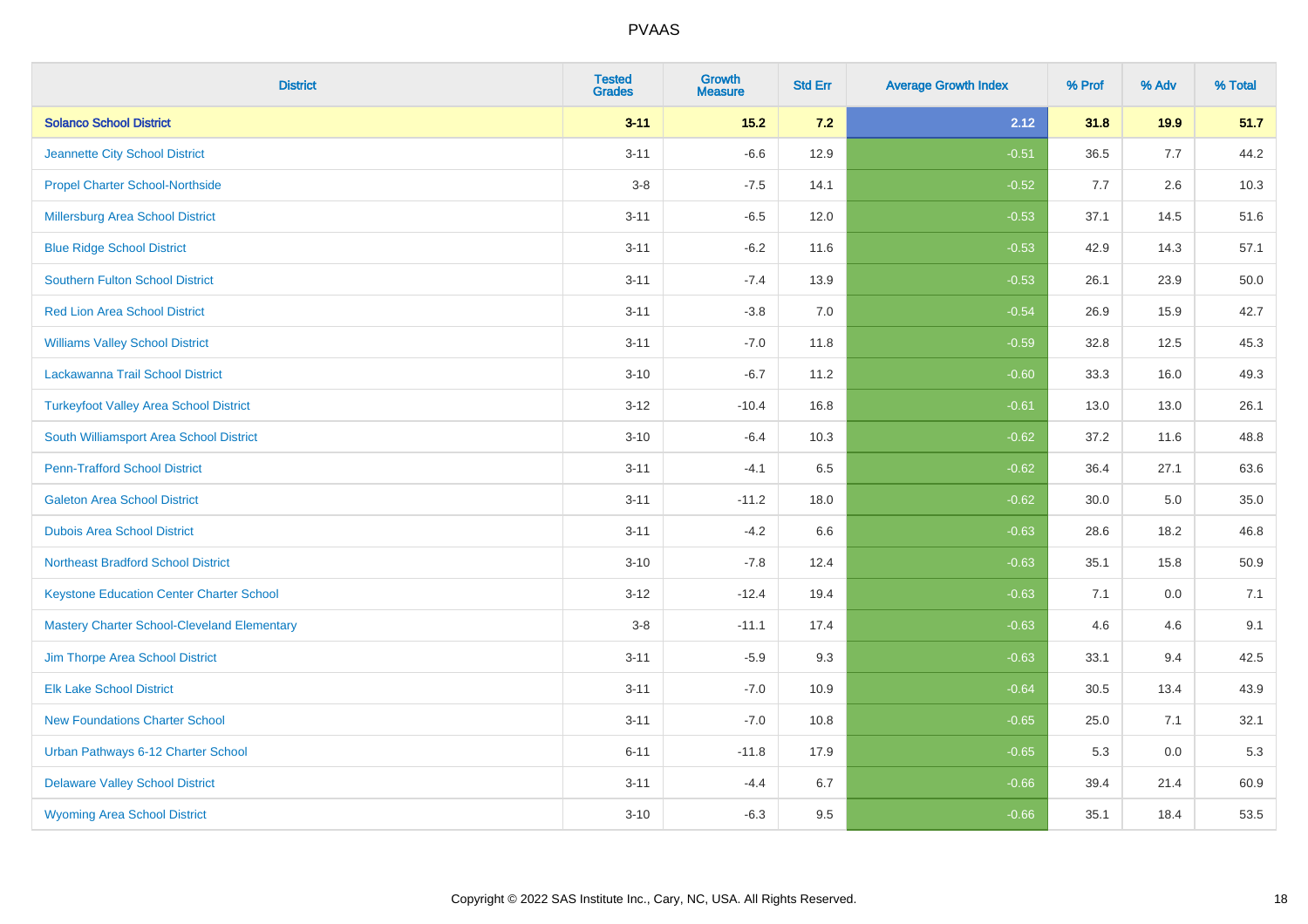| <b>District</b>                                        | <b>Tested</b><br><b>Grades</b> | <b>Growth</b><br><b>Measure</b> | <b>Std Err</b> | <b>Average Growth Index</b> | % Prof | % Adv | % Total |
|--------------------------------------------------------|--------------------------------|---------------------------------|----------------|-----------------------------|--------|-------|---------|
| <b>Solanco School District</b>                         | $3 - 11$                       | $15.2$                          | 7.2            | 2.12                        | 31.8   | 19.9  | 51.7    |
| <b>Charleroi School District</b>                       | $3 - 11$                       | $-6.7$                          | 10.1           | $-0.66$                     | 34.4   | 7.5   | 41.9    |
| <b>North Star School District</b>                      | $3 - 11$                       | $-6.9$                          | 10.2           | $-0.67$                     | 32.6   | 22.8  | 55.4    |
| <b>Northwest Area School District</b>                  | $3 - 10$                       | $-8.4$                          | 12.5           | $-0.67$                     | 38.2   | 9.1   | 47.3    |
| <b>Yough School District</b>                           | $3 - 10$                       | $-6.3$                          | 9.0            | $-0.70$                     | 32.5   | 13.0  | 45.5    |
| <b>Radnor Township School District</b>                 | $3 - 12$                       | $-5.9$                          | 8.3            | $-0.71$                     | 42.0   | 39.2  | 81.2    |
| <b>Pine-Richland School District</b>                   | $3 - 11$                       | $-4.3$                          | 5.9            | $-0.72$                     | 39.9   | 36.3  | 76.2    |
| <b>Wellsboro Area School District</b>                  | $3 - 11$                       | $-7.6$                          | 10.3           | $-0.73$                     | 35.7   | 23.5  | 59.2    |
| <b>Jenkintown School District</b>                      | $3 - 11$                       | $-11.9$                         | 16.0           | $-0.74$                     | 34.5   | 20.7  | 55.2    |
| <b>Ephrata Area School District</b>                    | $3 - 11$                       | $-4.8$                          | 6.4            | $-0.75$                     | 27.2   | 22.5  | 49.6    |
| <b>Washington School District</b>                      | $3 - 11$                       | $-9.3$                          | 11.8           | $-0.78$                     | 16.7   | 6.1   | 22.7    |
| <b>Steelton-Highspire School District</b>              | $3 - 11$                       | $-8.4$                          | 10.5           | $-0.80$                     | 4.2    | 1.0   | $5.2\,$ |
| <b>Mohawk Area School District</b>                     | $3 - 11$                       | $-8.3$                          | 10.2           | $-0.81$                     | 41.1   | 18.9  | 60.0    |
| Erie Rise Leadership Academy Charter School            | $3-8$                          | $-14.2$                         | 17.2           | $-0.82$                     | 0.0    | 0.0   | 0.0     |
| Shenango Area School District                          | $3 - 11$                       | $-8.7$                          | 10.5           | $-0.83$                     | 32.2   | 21.8  | 54.0    |
| <b>Mid Valley School District</b>                      | $3 - 10$                       | $-7.2$                          | 8.4            | $-0.85$                     | 30.9   | 8.7   | 39.6    |
| <b>Chester Charter Scholars Academy Charter School</b> | $3 - 12$                       | $-11.0$                         | 12.8           | $-0.85$                     | 11.8   | 0.0   | 11.8    |
| <b>Pottsgrove School District</b>                      | $3 - 11$                       | $-6.7$                          | 7.6            | $-0.88$                     | 28.0   | 14.0  | 41.9    |
| <b>Union Area School District</b>                      | $3 - 11$                       | $-12.1$                         | 13.6           | $-0.88$                     | 44.4   | 8.9   | 53.3    |
| <b>Brookville Area School District</b>                 | $3 - 11$                       | $-8.4$                          | 9.4            | $-0.89$                     | 40.7   | 20.4  | 61.1    |
| <b>Whitehall-Coplay School District</b>                | $3 - 11$                       | $-5.8$                          | 6.5            | $-0.89$                     | 28.2   | 14.3  | 42.5    |
| Lincoln Leadership Academy Charter School              | $3 - 12$                       | $-12.7$                         | 13.8           | $-0.92$                     | 10.9   | 2.2   | 13.0    |
| Schuylkill Haven Area School District                  | $3 - 11$                       | $-9.9$                          | 10.6           | $-0.93$                     | 24.4   | 10.5  | 34.9    |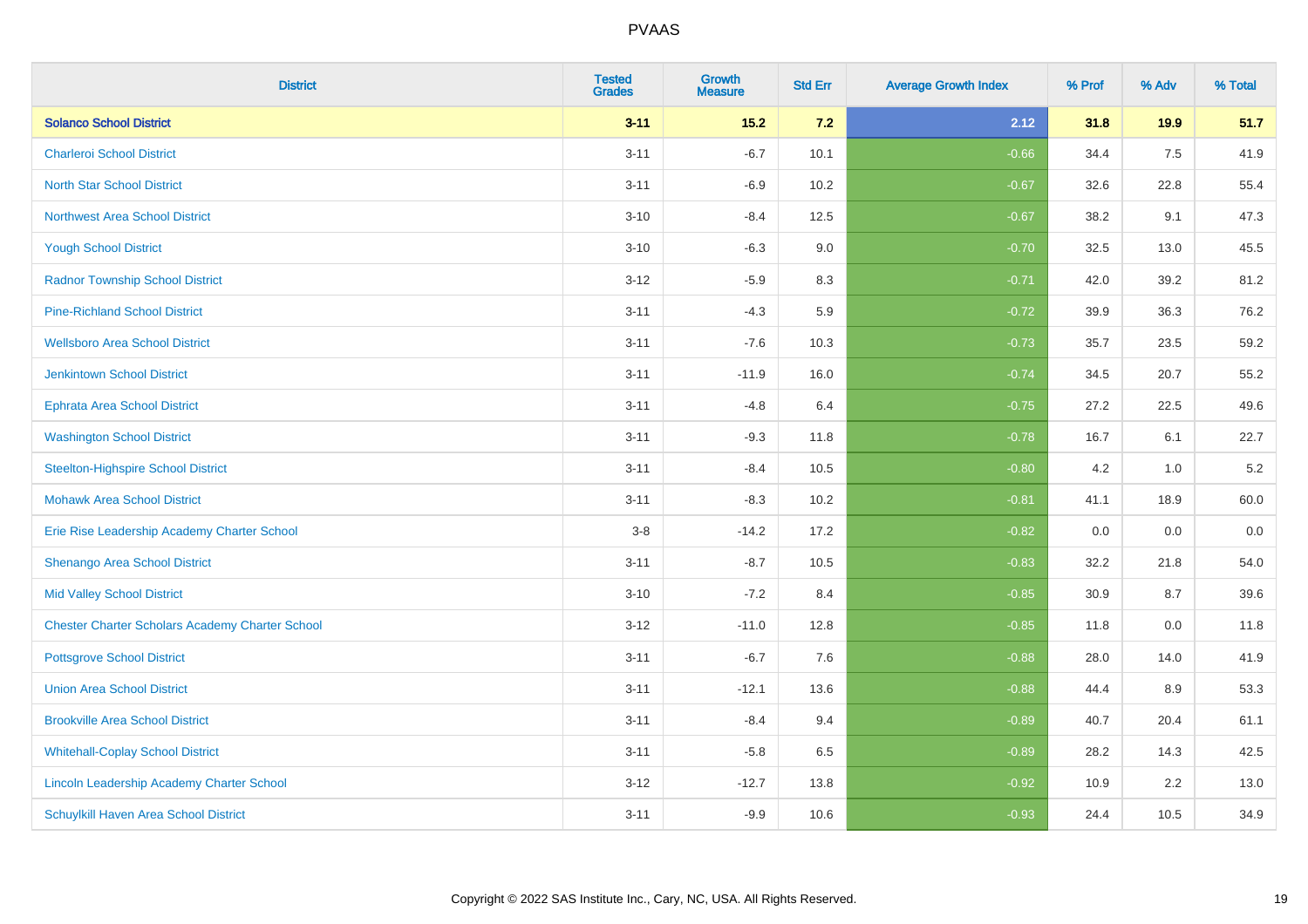| <b>District</b>                          | <b>Tested</b><br><b>Grades</b> | Growth<br><b>Measure</b> | <b>Std Err</b> | <b>Average Growth Index</b> | % Prof | % Adv | % Total  |
|------------------------------------------|--------------------------------|--------------------------|----------------|-----------------------------|--------|-------|----------|
| <b>Solanco School District</b>           | $3 - 11$                       | $15.2$                   | 7.2            | 2.12                        | 31.8   | 19.9  | 51.7     |
| <b>Burgettstown Area School District</b> | $3 - 11$                       | $-10.6$                  | 11.4           | $-0.93$                     | 33.3   | 10.7  | 44.0     |
| <b>Freeport Area School District</b>     | $3 - 10$                       | $-8.8$                   | 9.3            | $-0.94$                     | 35.4   | 24.4  | 59.8     |
| <b>Derry Area School District</b>        | $3 - 11$                       | $-9.5$                   | 9.7            | $-0.97$                     | 36.1   | 11.1  | 47.2     |
| Salisbury-Elk Lick School District       | $3 - 11$                       | $-17.5$                  | 17.4           | $-1.00$                     | 23.8   | 19.0  | 42.9     |
| Propel Charter School - Braddock Hills   | $3 - 11$                       | $-11.9$                  | 11.7           | $-1.01$                     | 13.0   | 4.4   | 17.4     |
| <b>Exeter Township School District</b>   | $3 - 11$                       | $-7.6$                   | 7.3            | $-1.04$                     | 34.4   | 19.6  | 54.1     |
| <b>Girard School District</b>            | $3 - 11$                       | $-10.2$                  | 9.7            | $-1.04$                     | 40.7   | 16.7  | 57.4     |
| Northern Tioga School District           | $3 - 12$                       | $-9.6$                   | 9.2            | $-1.05$                     | 42.6   | 17.8  | 60.5     |
| <b>Middletown Area School District</b>   | $3 - 11$                       | $-10.6$                  | 10.0           | $-1.06$                     | 25.2   | 15.2  | 40.4     |
| North Penn School District               | $3 - 11$                       | $-4.5$                   | 4.1            | $-1.07$                     | 30.3   | 30.6  | 60.9     |
| <b>Freedom Area School District</b>      | $3 - 11$                       | $-12.0$                  | 10.9           | $-1.10$                     | 30.3   | 11.8  | 42.1     |
| <b>United School District</b>            | $3 - 11$                       | $-12.9$                  | 11.6           | $-1.11$                     | 29.8   | 25.4  | 55.2     |
| <b>Windber Area School District</b>      | $3 - 11$                       | $-11.9$                  | 10.6           | $-1.12$                     | 25.0   | 25.0  | 50.0     |
| <b>Valley Grove School District</b>      | $3 - 10$                       | $-14.1$                  | 12.5           | $-1.13$                     | 43.6   | 14.6  | 58.2     |
| <b>Cambria Heights School District</b>   | $3 - 10$                       | $-10.8$                  | 9.3            | $-1.15$                     | 28.3   | 16.8  | 45.1     |
| <b>Rochester Area School District</b>    | $3 - 11$                       | $-15.1$                  | 12.8           | $-1.18$                     | 21.2   | 9.6   | 30.8     |
| Insight PA Cyber Charter School          | $3 - 11$                       | $-21.5$                  | 17.8           | $-1.20$                     | 42.3   | 7.7   | 50.0     |
| Oil City Area School District            | $3 - 11$                       | $-10.6$                  | 8.8            | $-1.20$                     | 23.7   | 13.0  | 36.6     |
| <b>Central Greene School District</b>    | $3 - 11$                       | $-11.4$                  | 9.5            | $-1.20$                     | 24.6   | 5.4   | $30.0\,$ |
| <b>Universal Alcorn Charter School</b>   | $3-8$                          | $-17.1$                  | 14.2           | $-1.20$                     | 5.1    | 2.6   | 7.7      |
| <b>Deer Lakes School District</b>        | $3 - 11$                       | $-12.0$                  | 9.9            | $-1.21$                     | 31.4   | 19.6  | 51.0     |
| <b>Perkiomen Valley School District</b>  | $3 - 11$                       | $-7.1$                   | 5.8            | $-1.21$                     | 39.9   | 28.2  | 68.2     |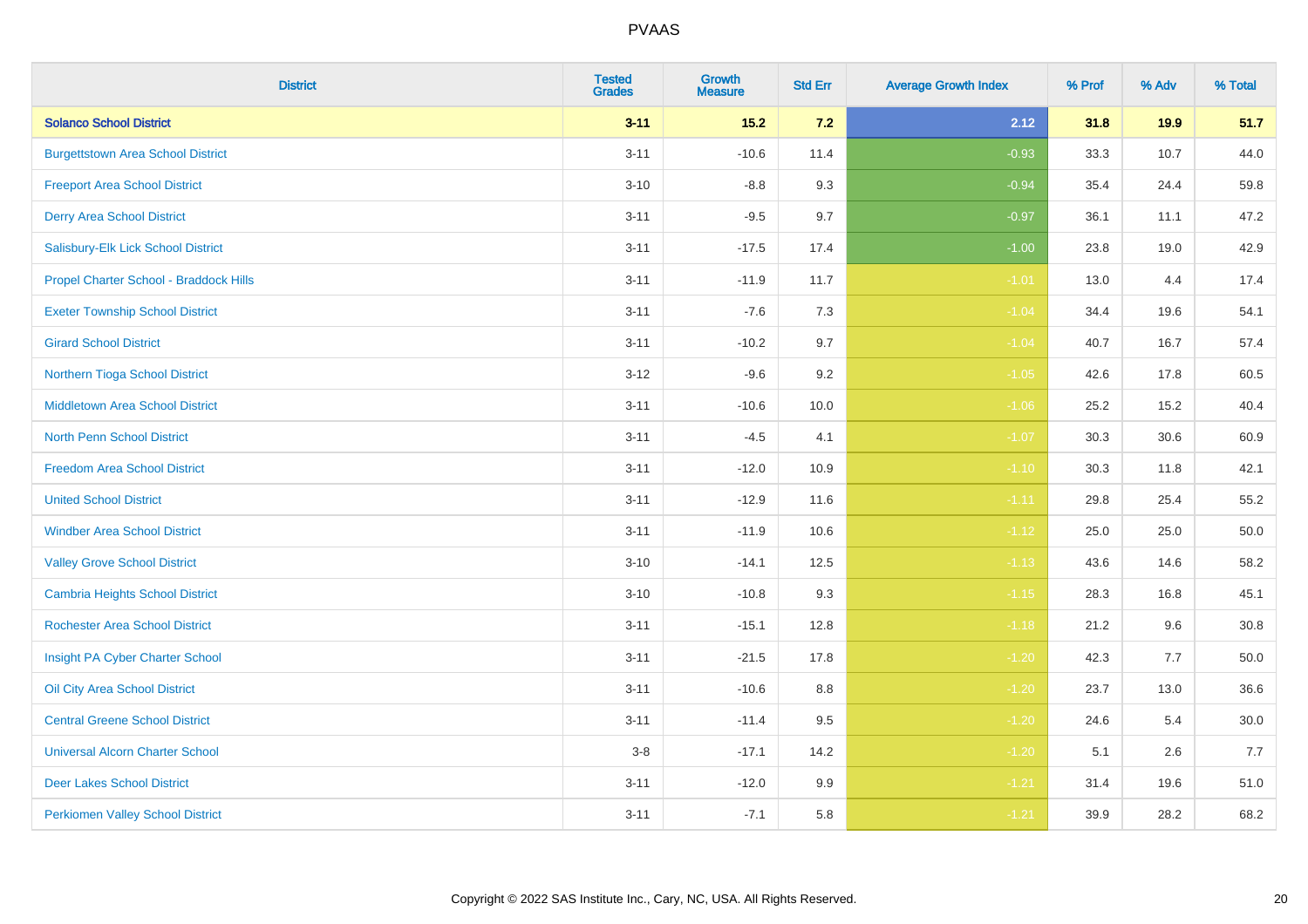| <b>District</b>                                 | <b>Tested</b><br><b>Grades</b> | Growth<br><b>Measure</b> | <b>Std Err</b> | <b>Average Growth Index</b> | % Prof | % Adv | % Total |
|-------------------------------------------------|--------------------------------|--------------------------|----------------|-----------------------------|--------|-------|---------|
| <b>Solanco School District</b>                  | $3 - 11$                       | $15.2$                   | 7.2            | 2.12                        | 31.8   | 19.9  | 51.7    |
| California Area School District                 | $3 - 10$                       | $-15.9$                  | 13.0           | $-1.22$                     | 32.7   | 20.0  | 52.7    |
| <b>Cornwall-Lebanon School District</b>         | $3 - 11$                       | $-6.9$                   | 5.7            | $-1.22$                     | 31.8   | 23.5  | 55.3    |
| <b>Governor Mifflin School District</b>         | $3 - 11$                       | $-8.1$                   | 6.5            | $-1.23$                     | 37.1   | 14.6  | 51.7    |
| <b>Scranton School District</b>                 | $3 - 12$                       | $-10.4$                  | 8.3            | $-1.25$                     | 20.6   | 8.8   | 29.4    |
| <b>Innovative Arts Academy Charter School</b>   | $6 - 11$                       | $-13.5$                  | 10.8           | $-1.25$                     | 5.8    | 2.3   | $8.0\,$ |
| <b>KIPP Philadelphia Charter School</b>         | $3-8$                          | $-17.0$                  | 13.4           | $-1.26$                     | 12.2   | 0.0   | 12.2    |
| <b>Northern Lebanon School District</b>         | $3 - 11$                       | $-10.5$                  | 8.3            | $-1.26$                     | 31.4   | 11.8  | 43.1    |
| <b>Iroquois School District</b>                 | $3 - 11$                       | $-12.7$                  | 9.9            | $-1.27$                     | 37.0   | 12.0  | 49.0    |
| <b>Lebanon School District</b>                  | $3 - 11$                       | $-7.6$                   | 5.9            | $-1.28$                     | 16.5   | 2.8   | 19.3    |
| <b>Spring Grove Area School District</b>        | $3 - 11$                       | $-8.6$                   | 6.7            | $-1.28$                     | 41.5   | 19.9  | 61.4    |
| Norristown Area School District                 | $3 - 12$                       | $-9.4$                   | 7.1            | $-1.31$                     | 24.0   | 5.7   | 29.7    |
| <b>Coatesville Area School District</b>         | $3 - 11$                       | $-9.8$                   | 7.4            | $-1.31$                     | 19.9   | 6.2   | 26.1    |
| <b>Mercer Area School District</b>              | $3 - 11$                       | $-15.0$                  | 11.3           | $-1.32$                     | 31.5   | 26.0  | 57.5    |
| <b>Ringgold School District</b>                 | $3 - 11$                       | $-10.0$                  | 7.6            | $-1.32$                     | 28.3   | 8.0   | 36.4    |
| <b>Forbes Road School District</b>              | $3 - 11$                       | $-24.1$                  | 18.2           | $-1.32$                     | 23.5   | 5.9   | 29.4    |
| <b>Woodland Hills School District</b>           | $3 - 12$                       | $-11.7$                  | 8.8            | $-1.33$                     | 11.0   | 6.6   | 17.5    |
| <b>Mount Pleasant Area School District</b>      | $3 - 11$                       | $-12.6$                  | 9.3            | $-1.34$                     | 25.8   | 16.7  | 42.5    |
| <b>Franklin Towne Charter Elementary School</b> | $3 - 8$                        | $-23.3$                  | 17.4           | $-1.34$                     | 23.8   | 9.5   | 33.3    |
| <b>Penn Cambria School District</b>             | $3 - 11$                       | $-12.1$                  | 9.0            | $-1.35$                     | 33.6   | 15.6  | 49.2    |
| <b>Clarion-Limestone Area School District</b>   | $3 - 12$                       | $-18.4$                  | 13.6           | $-1.35$                     | 33.3   | 19.6  | 52.9    |
| <b>Haverford Township School District</b>       | $3 - 11$                       | $-8.1$                   | 6.0            | $-1.35$                     | 38.0   | 36.2  | 74.2    |
| <b>Forest Hills School District</b>             | $3 - 11$                       | $-12.4$                  | 9.1            | $-1.36$                     | 32.8   | 9.8   | 42.6    |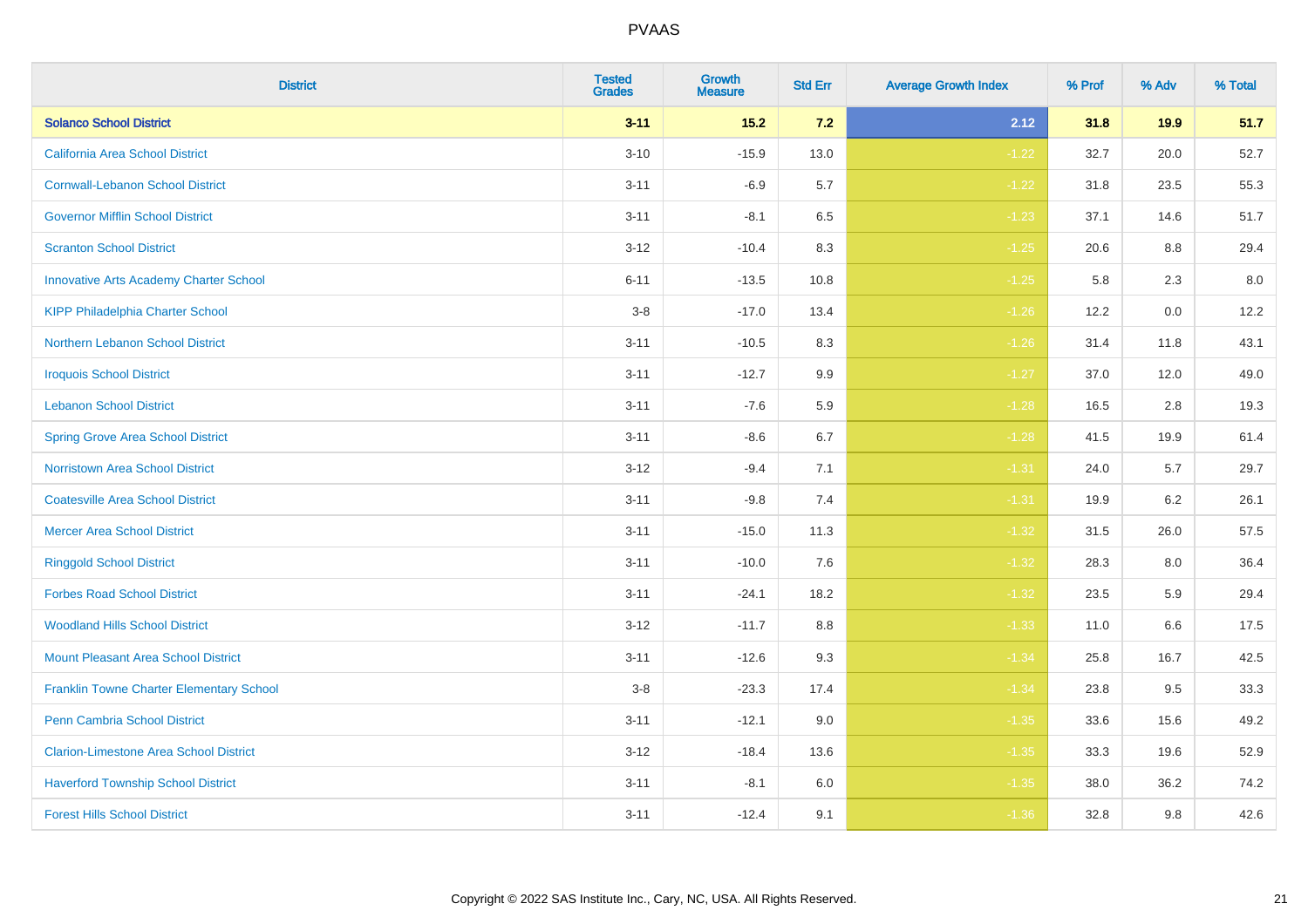| <b>District</b>                                    | <b>Tested</b><br><b>Grades</b> | Growth<br><b>Measure</b> | <b>Std Err</b> | <b>Average Growth Index</b> | % Prof | % Adv | % Total |
|----------------------------------------------------|--------------------------------|--------------------------|----------------|-----------------------------|--------|-------|---------|
| <b>Solanco School District</b>                     | $3 - 11$                       | $15.2$                   | $7.2$          | 2.12                        | 31.8   | 19.9  | 51.7    |
| <b>Central Dauphin School District</b>             | $3 - 11$                       | $-5.8$                   | 4.2            | $-1.37$                     | 30.9   | 11.0  | 42.0    |
| <b>Cocalico School District</b>                    | $3 - 11$                       | $-10.7$                  | 7.6            | $-1.39$                     | 25.4   | 26.5  | 51.8    |
| <b>Western Beaver County School District</b>       | $3 - 11$                       | $-20.7$                  | 14.9           | $-1.39$                     | 47.2   | 13.9  | 61.1    |
| <b>Nazareth Area School District</b>               | $3 - 11$                       | $-9.6$                   | 6.8            | $-1.40$                     | 41.7   | 22.6  | 64.3    |
| <b>Redbank Valley School District</b>              | $3 - 11$                       | $-16.7$                  | 11.9           | $-1.40$                     | 23.4   | 20.3  | 43.8    |
| <b>Portage Area School District</b>                | $3 - 10$                       | $-18.0$                  | 12.7           | $-1.41$                     | 32.1   | 18.9  | 50.9    |
| Northwood Academy Charter School                   | $3 - 8$                        | $-17.4$                  | 12.3           | $-1.41$                     | 29.1   | 7.3   | 36.4    |
| <b>Executive Education Academy Charter School</b>  | $3 - 10$                       | $-25.7$                  | 17.9           | $-1.43$                     | 38.1   | 0.0   | 38.1    |
| <b>Fort Leboeuf School District</b>                | $3 - 11$                       | $-12.5$                  | 8.6            | $-1.45$                     | 29.9   | 25.7  | 55.6    |
| <b>Lincoln Park Performing Arts Charter School</b> | $7 - 11$                       | $-15.9$                  | 10.9           | $-1.45$                     | 43.7   | 25.3  | 69.0    |
| Ambridge Area School District                      | $3 - 12$                       | $-13.7$                  | 9.3            | $-1.46$                     | 28.1   | 9.9   | 38.0    |
| <b>Kiski Area School District</b>                  | $3 - 11$                       | $-12.1$                  | 8.1            | $-1.49$                     | 32.7   | 17.0  | 49.7    |
| <b>Muncy School District</b>                       | $3 - 11$                       | $-16.3$                  | 10.8           | $-1.51$                     | 41.9   | 15.1  | 57.0    |
| <b>Lower Moreland Township School District</b>     | $3 - 11$                       | $-11.2$                  | 7.3            | $-1.52$                     | 33.7   | 26.8  | 60.5    |
| <b>Wilson School District</b>                      | $3 - 12$                       | $-16.3$                  | 10.6           | $-1.53$                     | 37.6   | 19.4  | 57.0    |
| <b>Albert Gallatin Area School District</b>        | $3 - 11$                       | $-13.5$                  | 8.7            | $-1.55$                     | 25.2   | 12.9  | 38.1    |
| Mt Lebanon School District                         | $3 - 11$                       | $-10.2$                  | 6.5            | $-1.56$                     | 39.4   | 40.1  | 79.4    |
| Northern Lehigh School District                    | $3 - 12$                       | $-18.1$                  | 11.5           | $-1.58$                     | 29.2   | 13.9  | 43.1    |
| <b>Centennial School District</b>                  | $3 - 10$                       | $-9.0$                   | 5.6            | $-1.59$                     | 30.8   | 10.3  | 41.1    |
| <b>Chichester School District</b>                  | $3 - 11$                       | $-18.6$                  | 11.6           | $-1.60$                     | 21.9   | 6.8   | 28.8    |
| Southern Huntingdon County School District         | $3 - 11$                       | $-17.4$                  | 10.7           | $-1.62$                     | 26.8   | 12.2  | 39.0    |
| <b>West Greene School District</b>                 | $3 - 11$                       | $-21.5$                  | 13.1           | $-1.63$                     | 19.6   | 9.8   | 29.4    |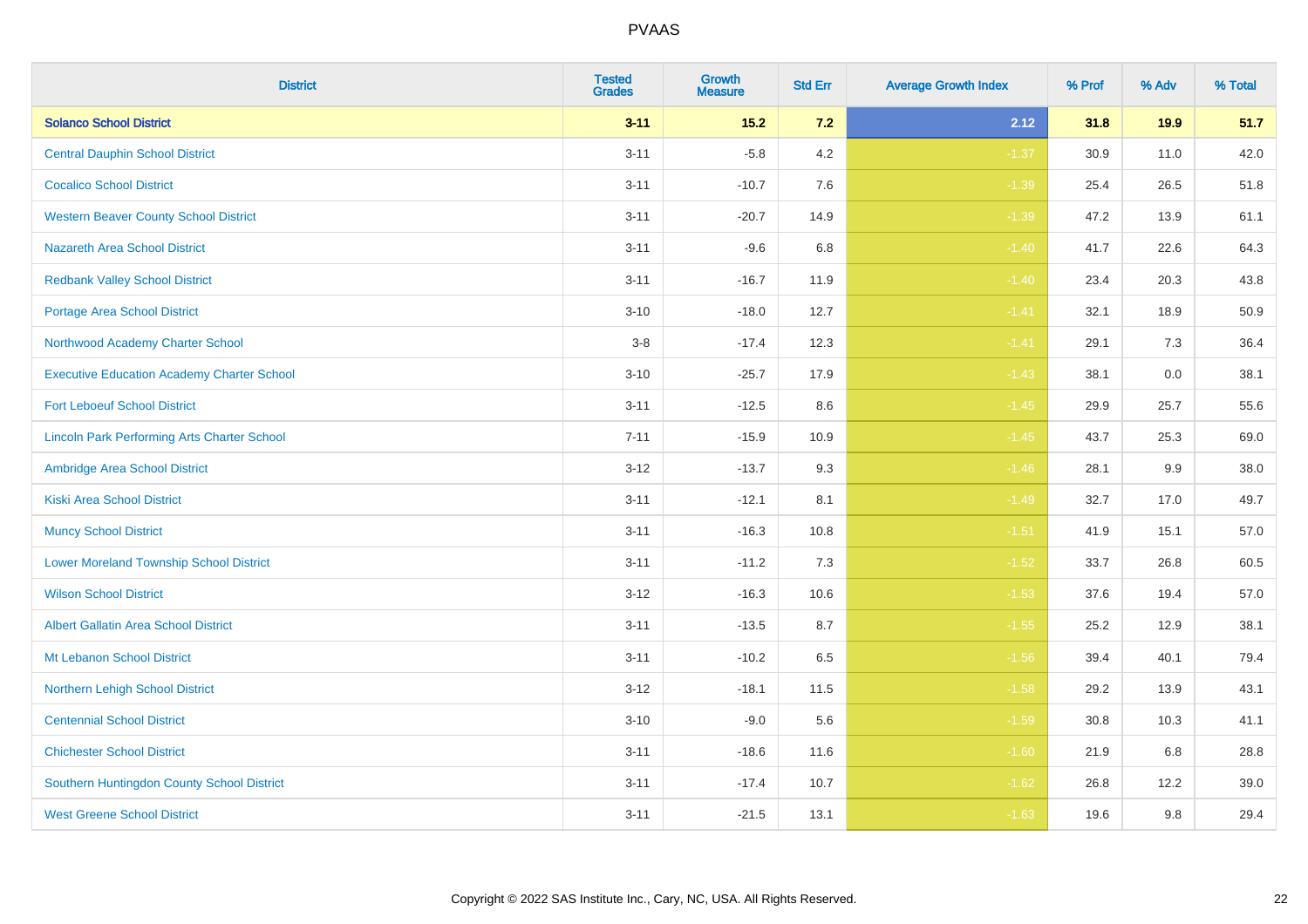| <b>District</b>                                        | <b>Tested</b><br><b>Grades</b> | <b>Growth</b><br><b>Measure</b> | <b>Std Err</b> | <b>Average Growth Index</b> | % Prof | % Adv | % Total |
|--------------------------------------------------------|--------------------------------|---------------------------------|----------------|-----------------------------|--------|-------|---------|
| <b>Solanco School District</b>                         | $3 - 11$                       | 15.2                            | $7.2$          | 2.12                        | 31.8   | 19.9  | 51.7    |
| <b>Mahanoy Area School District</b>                    | $3 - 10$                       | $-19.8$                         | 11.7           | $-1.69$                     | 21.2   | 6.1   | 27.3    |
| <b>Tussey Mountain School District</b>                 | $3 - 12$                       | $-19.2$                         | 11.4           | $-1.69$                     | 29.6   | 14.1  | 43.7    |
| <b>South Middleton School District</b>                 | $3 - 11$                       | $-15.4$                         | 9.0            | $-1.70$                     | 32.6   | 18.2  | 50.8    |
| Mastery Charter School-Francis D. Pastorius Elementary | $3-8$                          | $-34.0$                         | 19.8           | $-1.71$                     | 0.0    | 0.0   | 0.0     |
| Alliance For Progress Charter School                   | $3-8$                          | $-28.7$                         | 16.5           | $-1.74$                     | 12.5   | 0.0   | 12.5    |
| <b>Bristol Borough School District</b>                 | $3 - 12$                       | $-19.5$                         | 11.2           | $-1.75$                     | 16.9   | 10.4  | 27.3    |
| <b>Annville-Cleona School District</b>                 | $3 - 12$                       | $-17.2$                         | 9.8            | $-1.75$                     | 32.4   | 18.5  | 50.9    |
| Daniel Boone Area School District                      | $3 - 12$                       | $-14.2$                         | 7.9            | $-1.79$                     | 29.0   | 14.8  | 43.8    |
| <b>Canton Area School District</b>                     | $3 - 11$                       | $-22.0$                         | 12.2           | $-1.80$                     | 28.6   | 12.7  | 41.3    |
| <b>Berwick Area School District</b>                    | $3 - 11$                       | $-14.3$                         | 7.9            | $-1.80$                     | 26.1   | 12.8  | 38.9    |
| <b>Big Beaver Falls Area School District</b>           | $3 - 11$                       | $-18.9$                         | 10.5           | $-1.80$                     | 17.9   | 9.5   | 27.4    |
| Catasauqua Area School District                        | $3 - 12$                       | $-19.2$                         | 10.5           | $-1.81$                     | 15.6   | 12.2  | 27.8    |
| <b>Glendale School District</b>                        | $3 - 10$                       | $-23.9$                         | 13.1           | $-1.82$                     | 45.1   | 7.8   | 52.9    |
| <b>Keystone School District</b>                        | $3 - 11$                       | $-22.0$                         | 11.9           | $-1.85$                     | 41.9   | 19.4  | 61.3    |
| <b>Weatherly Area School District</b>                  | $3 - 11$                       | $-28.3$                         | 15.1           | $-1.87$                     | 22.9   | 14.3  | 37.1    |
| <b>Souderton Area School District</b>                  | $3 - 11$                       | $-10.1$                         | 5.4            | $-1.88$                     | 37.2   | 18.1  | 55.3    |
| <b>Pottstown School District</b>                       | $3 - 12$                       | $-17.7$                         | 9.4            | $-1.89$                     | 21.7   | 3.3   | 25.0    |
| <b>West Oak Lane Charter School</b>                    | $3-8$                          | $-24.4$                         | 12.9           | $-1.89$                     | 23.5   | 0.0   | 23.5    |
| Propel Charter School-Pitcairn                         | $3 - 8$                        | $-28.0$                         | 14.8           | $-1.89$                     | 11.1   | 2.8   | 13.9    |
| Juniata Valley School District                         | $3 - 11$                       | $-25.7$                         | 13.3           | $-1.92$                     | 39.6   | 6.2   | 45.8    |
| <b>Mount Carmel Area School District</b>               | $3 - 11$                       | $-18.6$                         | 9.6            | $-1.93$                     | 28.6   | 8.9   | 37.5    |
| La Academia Partnership Charter School                 | $6 - 11$                       | $-38.4$                         | 19.5           | $-1.96$                     | 0.0    | 0.0   | $0.0\,$ |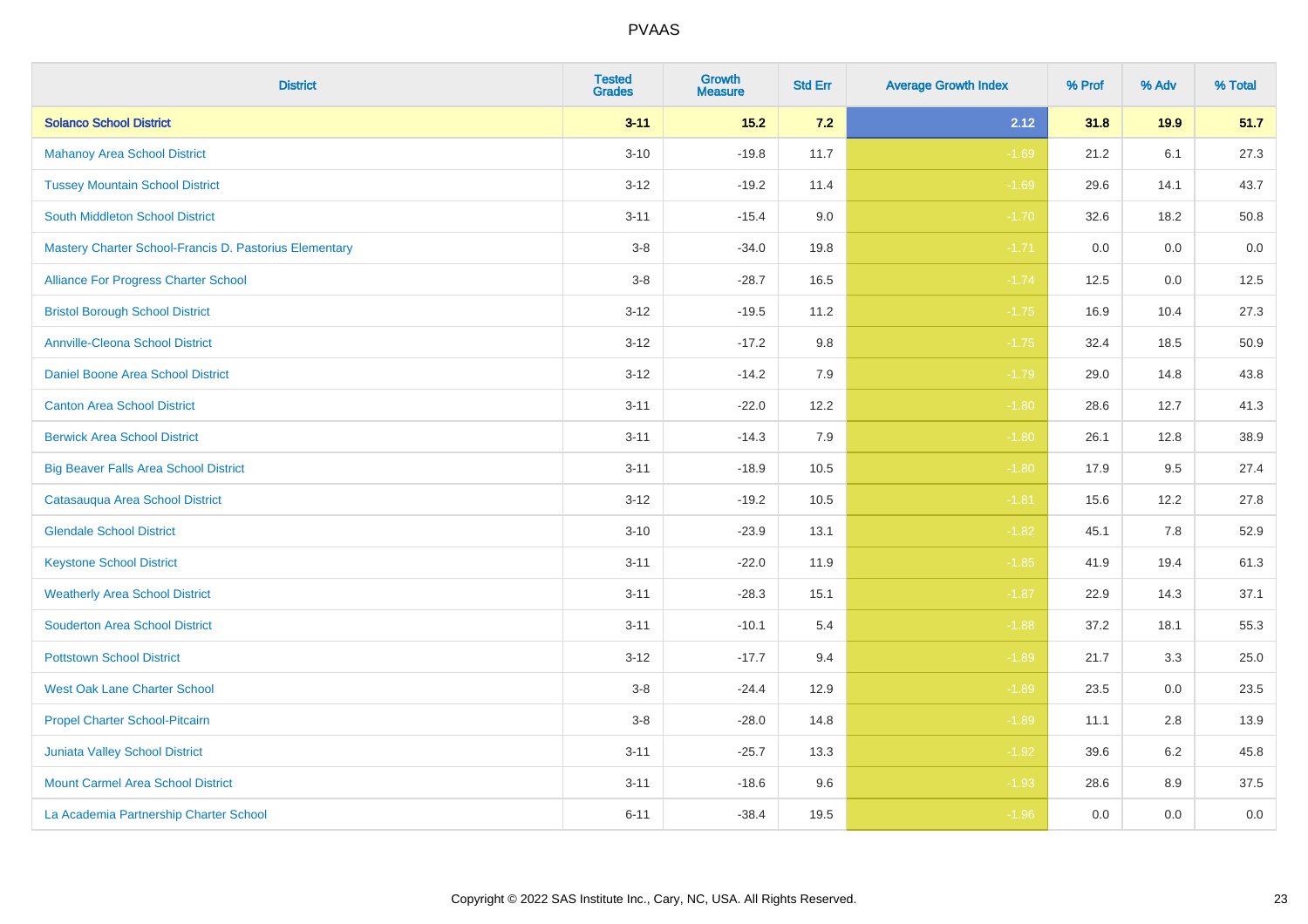| <b>District</b>                               | <b>Tested</b><br><b>Grades</b> | Growth<br><b>Measure</b> | <b>Std Err</b> | <b>Average Growth Index</b> | % Prof | % Adv | % Total |
|-----------------------------------------------|--------------------------------|--------------------------|----------------|-----------------------------|--------|-------|---------|
| <b>Solanco School District</b>                | $3 - 11$                       | $15.2$                   | 7.2            | 2.12                        | 31.8   | 19.9  | 51.7    |
| Philadelphia City School District             | $3 - 12$                       | $-7.8$                   | 3.9            | $-1.98$                     | 15.9   | 4.6   | 20.5    |
| <b>Spring Cove School District</b>            | $3 - 11$                       | $-17.6$                  | 8.8            | $-2.00$                     | 23.4   | 14.1  | 37.5    |
| <b>Southern York County School District</b>   | $3 - 11$                       | $-15.3$                  | 7.6            | $-2.01$                     | 39.0   | 15.0  | 54.0    |
| <b>Eastern Lebanon County School District</b> | $3 - 11$                       | $-16.3$                  | 7.9            | $-2.05$                     | 31.7   | 8.4   | 40.1    |
| <b>Central Cambria School District</b>        | $3 - 11$                       | $-18.8$                  | 9.1            | $-2.06$                     | 38.3   | 14.1  | 52.3    |
| <b>Renaissance Academy Charter School</b>     | $3 - 11$                       | $-24.2$                  | 11.5           | $-2.09$                     | 30.4   | 21.7  | 52.2    |
| <b>Central Bucks School District</b>          | $3 - 11$                       | $-7.2$                   | 3.4            | $-2.11$                     | 35.1   | 32.9  | 68.0    |
| West Jefferson Hills School District          | $3 - 11$                       | $-15.6$                  | 7.3            | $-2.14$                     | 31.7   | 28.6  | 60.3    |
| <b>Pennsbury School District</b>              | $3 - 11$                       | $-10.0$                  | 4.6            | $-2.15$                     | 34.7   | 23.6  | 58.3    |
| <b>Butler Area School District</b>            | $3 - 11$                       | $-11.2$                  | 5.1            | $-2.17$                     | 36.0   | 22.0  | 57.9    |
| <b>Greensburg Salem School District</b>       | $3 - 11$                       | $-17.1$                  | 7.8            | $-2.20$                     | 34.1   | 16.8  | 50.9    |
| <b>Elizabeth Forward School District</b>      | $3 - 11$                       | $-17.2$                  | 7.8            | $-2.21$                     | 37.0   | 12.1  | 49.1    |
| Pocono Mountain School District               | $3 - 12$                       | $-24.7$                  | 11.1           | $-2.23$                     | 24.2   | 11.1  | 35.4    |
| <b>Rockwood Area School District</b>          | $3 - 11$                       | $-26.8$                  | 11.9           | $-2.24$                     | 41.3   | 23.8  | 65.1    |
| <b>Norwin School District</b>                 | $3 - 11$                       | $-13.2$                  | 5.9            | $-2.24$                     | 38.8   | 30.9  | 69.7    |
| <b>Mars Area School District</b>              | $3 - 10$                       | $-17.5$                  | 7.7            | $-2.26$                     | 38.5   | 23.0  | 61.5    |
| <b>Schuylkill Valley School District</b>      | $3 - 11$                       | $-21.8$                  | 9.6            | $-2.28$                     | 37.7   | 7.6   | 45.3    |
| <b>Seneca Valley School District</b>          | $3 - 11$                       | $-11.6$                  | 5.1            | $-2.29$                     | 41.8   | 23.6  | 65.5    |
| <b>Uniontown Area School District</b>         | $3 - 11$                       | $-24.4$                  | 10.5           | $-2.31$                     | 33.0   | 6.8   | 39.8    |
| <b>Arts Academy Charter School</b>            | $5-8$                          | $-35.5$                  | 15.0           | $-2.35$                     | 37.8   | 10.8  | 48.6    |
| <b>Kennett Consolidated School District</b>   | $3 - 11$                       | $-17.5$                  | 7.4            | $-2.36$                     | 25.0   | 16.5  | 41.5    |
| Saint Marys Area School District              | $3 - 11$                       | $-19.8$                  | 8.4            | $-2.37$                     | 38.4   | 15.2  | 53.6    |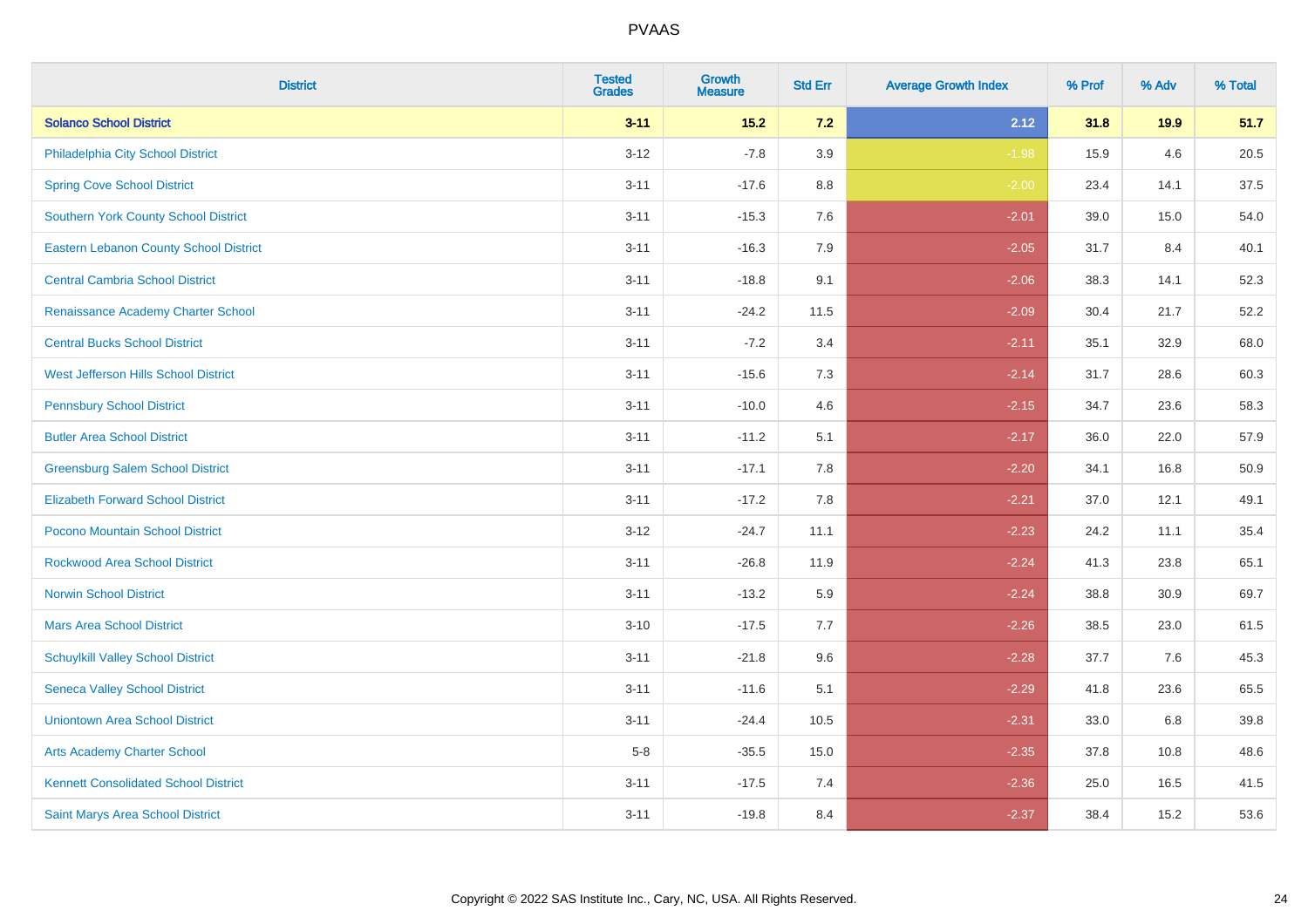| <b>District</b>                                | <b>Tested</b><br><b>Grades</b> | <b>Growth</b><br><b>Measure</b> | <b>Std Err</b> | <b>Average Growth Index</b> | % Prof | % Adv | % Total |
|------------------------------------------------|--------------------------------|---------------------------------|----------------|-----------------------------|--------|-------|---------|
| <b>Solanco School District</b>                 | $3 - 11$                       | $15.2$                          | 7.2            | 2.12                        | 31.8   | 19.9  | 51.7    |
| <b>Garnet Valley School District</b>           | $3 - 10$                       | $-16.4$                         | 6.8            | $-2.40$                     | 42.1   | 31.2  | 73.3    |
| <b>Blairsville-Saltsburg School District</b>   | $3 - 11$                       | $-25.9$                         | 10.6           | $-2.43$                     | 37.6   | 17.6  | 55.3    |
| South Fayette Township School District         | $3 - 11$                       | $-15.7$                         | 6.4            | $-2.44$                     | 41.4   | 38.8  | 80.2    |
| <b>Marple Newtown School District</b>          | $3 - 11$                       | $-19.8$                         | 8.1            | $-2.44$                     | 44.6   | 20.5  | 65.1    |
| <b>Moon Area School District</b>               | $3 - 11$                       | $-15.9$                         | 6.5            | $-2.45$                     | 36.4   | 28.3  | 64.7    |
| <b>Burrell School District</b>                 | $3 - 11$                       | $-30.6$                         | 12.3           | $-2.48$                     | 27.6   | 12.1  | 39.7    |
| <b>Conemaugh Township Area School District</b> | $3 - 12$                       | $-28.5$                         | 11.2           | $-2.53$                     | 34.2   | 24.7  | 58.9    |
| Philipsburg-Osceola Area School District       | $3 - 11$                       | $-26.1$                         | 10.2           | $-2.56$                     | 32.3   | 11.5  | 43.8    |
| <b>Phoenixville Area School District</b>       | $3 - 11$                       | $-19.7$                         | 7.6            | $-2.57$                     | 33.2   | 25.8  | 59.0    |
| <b>Roberto Clemente Charter School</b>         | $3 - 12$                       | $-36.7$                         | 14.1           | $-2.60$                     | 9.8    | 0.0   | 9.8     |
| <b>Ellwood City Area School District</b>       | $3 - 11$                       | $-24.8$                         | 9.5            | $-2.60$                     | 32.1   | 11.9  | 44.0    |
| <b>Lakeview School District</b>                | $3 - 11$                       | $-32.0$                         | 12.1           | $-2.64$                     | 34.4   | 19.7  | 54.1    |
| <b>Plum Borough School District</b>            | $3 - 11$                       | $-21.2$                         | 7.8            | $-2.70$                     | 38.4   | 23.8  | 62.2    |
| <b>Ridley School District</b>                  | $3 - 12$                       | $-17.3$                         | 6.4            | $-2.70$                     | 24.9   | 11.4  | 36.3    |
| Philadelphia Academy Charter School            | $3 - 11$                       | $-34.5$                         | 12.7           | $-2.71$                     | 32.1   | 18.9  | 50.9    |
| <b>Moniteau School District</b>                | $3 - 11$                       | $-30.7$                         | 11.1           | $-2.76$                     | 30.1   | 15.1  | 45.2    |
| <b>Susquehanna Community School District</b>   | $3 - 11$                       | $-36.7$                         | 13.2           | $-2.77$                     | 30.6   | 4.1   | 34.7    |
| <b>Dallastown Area School District</b>         | $3 - 11$                       | $-16.9$                         | 6.1            | $-2.78$                     | 34.0   | 21.1  | 55.0    |
| <b>Pleasant Valley School District</b>         | $3 - 11$                       | $-23.8$                         | 8.4            | $-2.81$                     | 34.6   | 11.1  | 45.8    |
| Meyersdale Area School District                | $3 - 11$                       | $-36.3$                         | 12.8           | $-2.85$                     | 32.2   | 17.0  | 49.2    |
| <b>Ligonier Valley School District</b>         | $3 - 11$                       | $-29.6$                         | 10.3           | $-2.86$                     | 33.7   | 10.2  | 43.9    |
| <b>Springfield School District</b>             | $3 - 11$                       | $-18.4$                         | 6.4            | $-2.87$                     | 39.2   | 28.0  | 67.2    |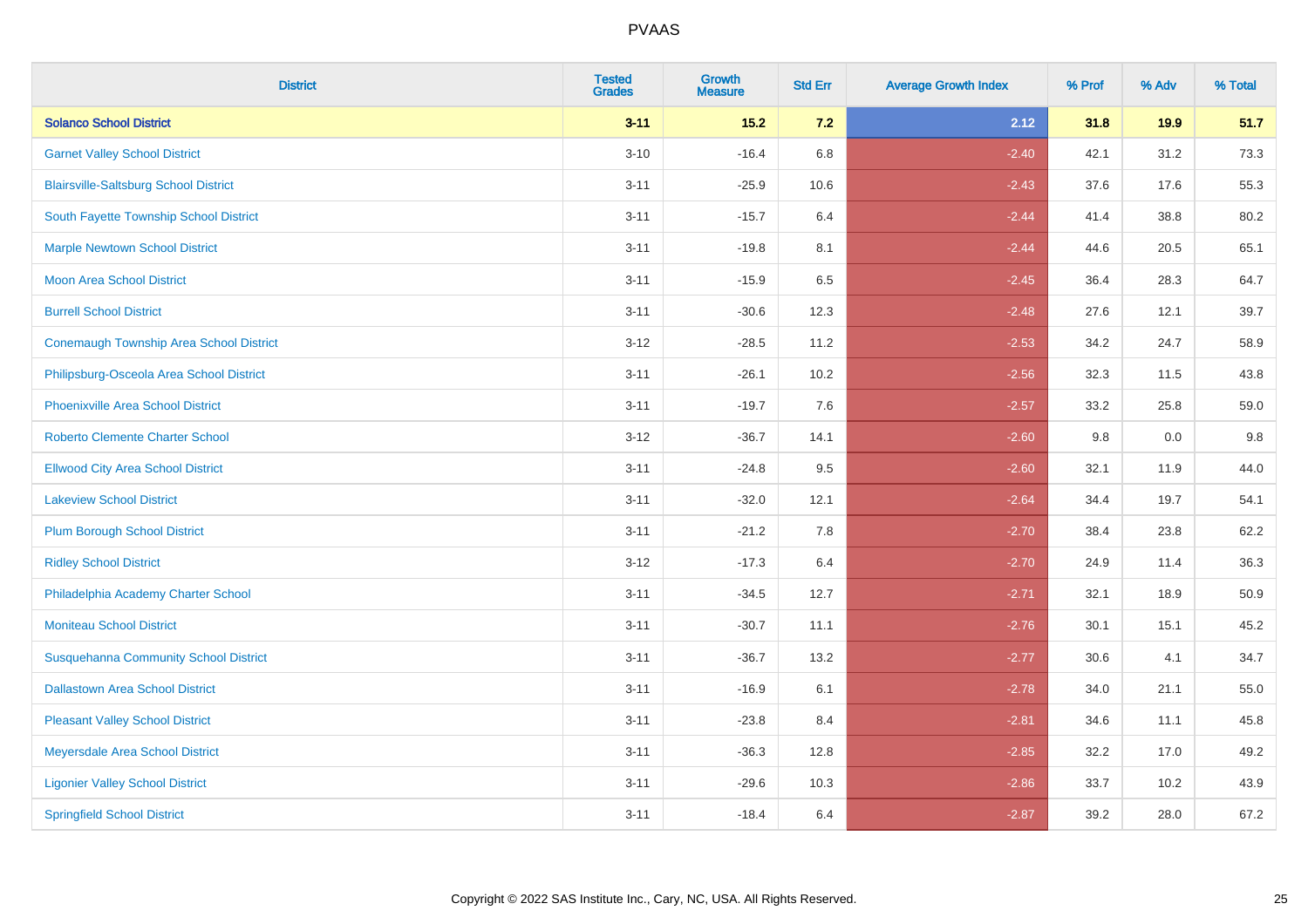| <b>District</b>                             | <b>Tested</b><br><b>Grades</b> | Growth<br><b>Measure</b> | <b>Std Err</b> | <b>Average Growth Index</b> | % Prof | % Adv | % Total |
|---------------------------------------------|--------------------------------|--------------------------|----------------|-----------------------------|--------|-------|---------|
| <b>Solanco School District</b>              | $3 - 11$                       | $15.2$                   | 7.2            | 2.12                        | 31.8   | 19.9  | 51.7    |
| <b>Shamokin Area School District</b>        | $3 - 11$                       | $-24.5$                  | 8.4            | $-2.90$                     | 21.0   | 8.3   | 29.3    |
| South Side Area School District             | $3 - 11$                       | $-33.6$                  | 11.6           | $-2.90$                     | 38.6   | 17.1  | 55.7    |
| <b>Hopewell Area School District</b>        | $3 - 11$                       | $-27.7$                  | 9.4            | $-2.94$                     | 31.9   | 14.3  | 46.2    |
| <b>Columbia Borough School District</b>     | $3 - 12$                       | $-33.9$                  | 11.4           | $-2.98$                     | 13.3   | 5.3   | 18.7    |
| East Stroudsburg Area School District       | $3 - 11$                       | $-26.2$                  | 8.7            | $-3.02$                     | 20.5   | 13.0  | 33.5    |
| Morrisville Borough School District         | $3 - 11$                       | $-44.8$                  | 14.6           | $-3.06$                     | 11.6   | 2.3   | 14.0    |
| <b>Riverview School District</b>            | $3 - 11$                       | $-34.6$                  | 11.3           | $-3.06$                     | 24.4   | 21.8  | 46.2    |
| <b>Dunmore School District</b>              | $3 - 11$                       | $-33.8$                  | 10.9           | $-3.08$                     | 26.8   | 11.0  | 37.8    |
| <b>Altoona Area School District</b>         | $3-12$                         | $-16.1$                  | 5.1            | $-3.14$                     | 29.5   | 14.2  | 43.8    |
| <b>East Lycoming School District</b>        | $3 - 11$                       | $-29.2$                  | 9.1            | $-3.20$                     | 38.5   | 24.6  | 63.1    |
| <b>North Hills School District</b>          | $3 - 11$                       | $-20.1$                  | 6.3            | $-3.21$                     | 31.4   | 31.1  | 62.5    |
| <b>Quakertown Community School District</b> | $3 - 12$                       | $-18.5$                  | 5.7            | $-3.24$                     | 35.1   | 22.4  | 57.5    |
| <b>Corry Area School District</b>           | $3 - 11$                       | $-28.4$                  | 8.4            | $-3.35$                     | 27.0   | 16.2  | 43.2    |
| <b>Northwestern School District</b>         | $3 - 11$                       | $-32.4$                  | 9.6            | $-3.35$                     | 31.8   | 13.6  | 45.4    |
| <b>Harbor Creek School District</b>         | $3 - 11$                       | $-27.8$                  | 8.3            | $-3.36$                     | 42.9   | 22.7  | 65.6    |
| <b>Titusville Area School District</b>      | $3 - 11$                       | $-29.4$                  | 8.7            | $-3.38$                     | 27.9   | 8.8   | 36.8    |
| <b>Frazier School District</b>              | $3 - 11$                       | $-45.6$                  | 13.1           | $-3.46$                     | 27.1   | 10.4  | 37.5    |
| New Kensington-Arnold School District       | $3 - 11$                       | $-36.8$                  | 10.6           | $-3.48$                     | 22.2   | 1.1   | 23.3    |
| <b>Cheltenham School District</b>           | $3 - 11$                       | $-36.7$                  | 10.4           | $-3.53$                     | 30.8   | 11.0  | 41.8    |
| <b>West Middlesex Area School District</b>  | $3 - 10$                       | $-49.5$                  | 13.9           | $-3.55$                     | 32.5   | 12.5  | 45.0    |
| <b>Hollidaysburg Area School District</b>   | $3 - 11$                       | $-24.9$                  | 6.9            | $-3.60$                     | 31.1   | 24.0  | 55.1    |
| <b>Wilkes-Barre Area School District</b>    | $3 - 11$                       | $-30.8$                  | 8.5            | $-3.62$                     | 24.2   | 4.5   | 28.7    |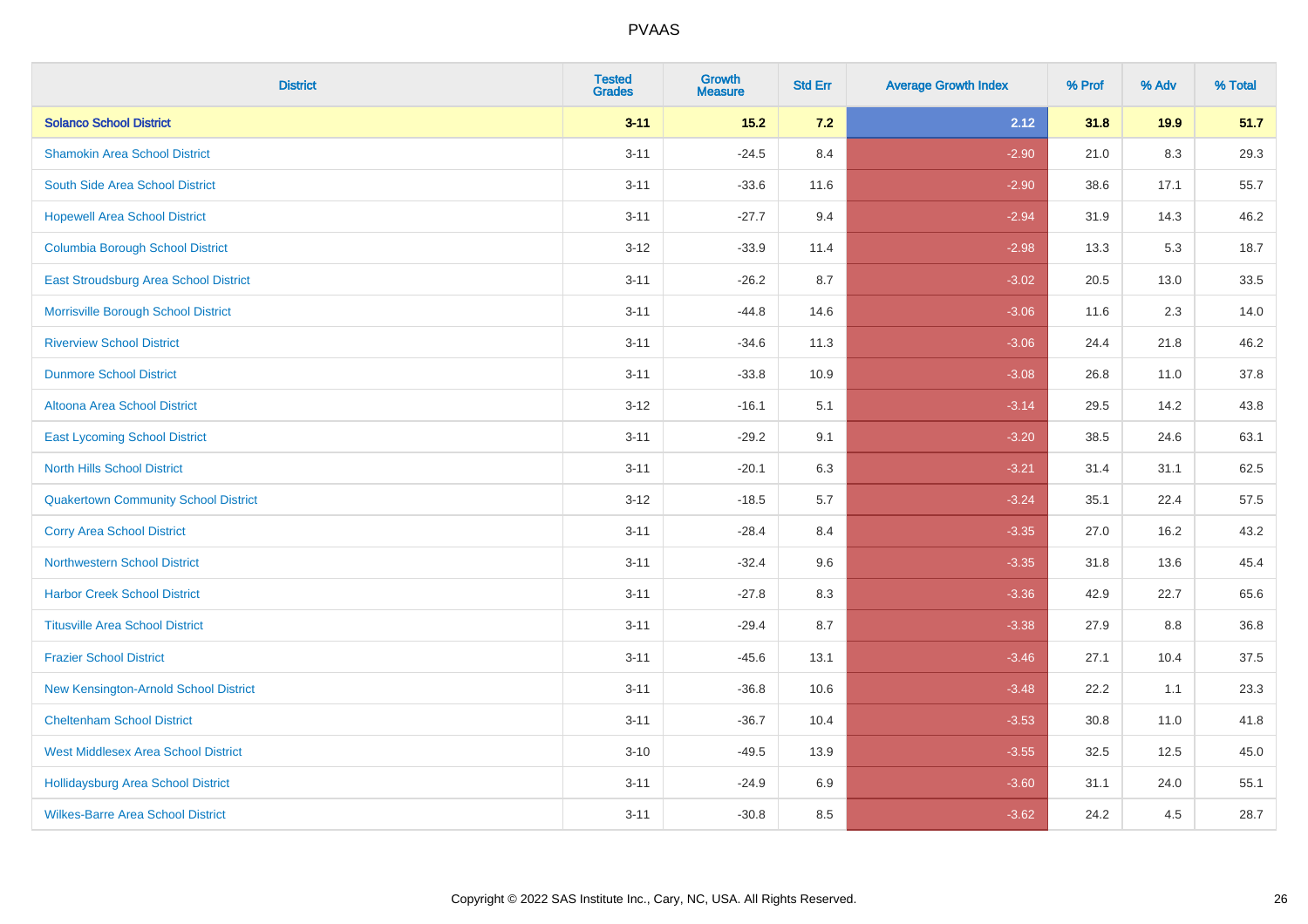| <b>District</b>                                  | <b>Tested</b><br><b>Grades</b> | <b>Growth</b><br><b>Measure</b> | <b>Std Err</b> | <b>Average Growth Index</b> | % Prof | % Adv | % Total |
|--------------------------------------------------|--------------------------------|---------------------------------|----------------|-----------------------------|--------|-------|---------|
| <b>Solanco School District</b>                   | $3 - 11$                       | $15.2$                          | 7.2            | 2.12                        | 31.8   | 19.9  | 51.7    |
| <b>New Brighton Area School District</b>         | $3 - 11$                       | $-35.4$                         | 9.7            | $-3.63$                     | 24.3   | 9.7   | 34.0    |
| <b>Waynesboro Area School District</b>           | $3 - 12$                       | $-23.0$                         | 6.3            | $-3.65$                     | 28.6   | 21.6  | 50.2    |
| <b>Mcguffey School District</b>                  | $3 - 11$                       | $-33.0$                         | 8.9            | $-3.70$                     | 25.2   | 9.8   | 35.0    |
| <b>Western Wayne School District</b>             | $3 - 11$                       | $-39.2$                         | 10.5           | $-3.73$                     | 29.8   | 10.6  | 40.4    |
| <b>Octorara Area School District</b>             | $3 - 11$                       | $-35.8$                         | 9.3            | $-3.83$                     | 24.8   | 12.8  | 37.6    |
| <b>Propel Charter School-Mckeesport</b>          | $3-8$                          | $-55.4$                         | 14.4           | $-3.84$                     | 21.6   | 2.7   | 24.3    |
| <b>Ridgway Area School District</b>              | $3 - 11$                       | $-48.5$                         | 12.4           | $-3.90$                     | 36.1   | 18.0  | 54.1    |
| <b>Curwensville Area School District</b>         | $3 - 11$                       | $-44.2$                         | 11.3           | $-3.91$                     | 48.6   | 11.4  | 60.0    |
| <b>Shenandoah Valley School District</b>         | $3 - 11$                       | $-50.6$                         | 12.8           | $-3.94$                     | 21.0   | 3.5   | 24.6    |
| Maritime Academy Charter School                  | $3 - 10$                       | $-42.1$                         | 10.6           | $-3.98$                     | 17.0   | 1.1   | 18.2    |
| <b>Valley View School District</b>               | $3 - 11$                       | $-47.5$                         | 11.8           | $-4.02$                     | 31.2   | 14.1  | 45.3    |
| Community Academy Of Philadelphia Charter School | $3 - 11$                       | $-52.5$                         | 12.9           | $-4.07$                     | 12.0   | 0.0   | 12.0    |
| Lehigh Valley Academy Regional Charter School    | $3 - 11$                       | $-39.8$                         | 9.7            | $-4.08$                     | 33.6   | 4.8   | 38.5    |
| <b>Somerset Area School District</b>             | $3 - 11$                       | $-36.8$                         | 8.9            | $-4.12$                     | 35.0   | 21.0  | 55.9    |
| <b>Trinity Area School District</b>              | $3 - 11$                       | $-28.0$                         | 6.7            | $-4.18$                     | 33.3   | 22.0  | 55.3    |
| <b>Dallas School District</b>                    | $3 - 11$                       | $-38.6$                         | 9.2            | $-4.19$                     | 29.9   | 34.2  | 64.1    |
| Penn-Delco School District                       | $3 - 11$                       | $-31.9$                         | 7.5            | $-4.25$                     | 25.4   | 11.9  | 37.3    |
| <b>Hempfield Area School District</b>            | $3 - 12$                       | $-23.0$                         | 5.4            | $-4.26$                     | 37.9   | 19.6  | 57.4    |
| <b>Williamsport Area School District</b>         | $3 - 11$                       | $-25.7$                         | 6.0            | $-4.28$                     | 23.2   | 8.4   | 31.6    |
| <b>Bristol Township School District</b>          | $3 - 11$                       | $-28.0$                         | 6.5            | $-4.34$                     | 17.5   | 5.6   | 23.2    |
| <b>Neshannock Township School District</b>       | $3 - 10$                       | $-47.9$                         | 10.9           | $-4.40$                     | 42.9   | 16.9  | 59.7    |
| <b>Interboro School District</b>                 | $3 - 12$                       | $-33.5$                         | 7.6            | $-4.40$                     | 31.2   | 10.0  | 41.3    |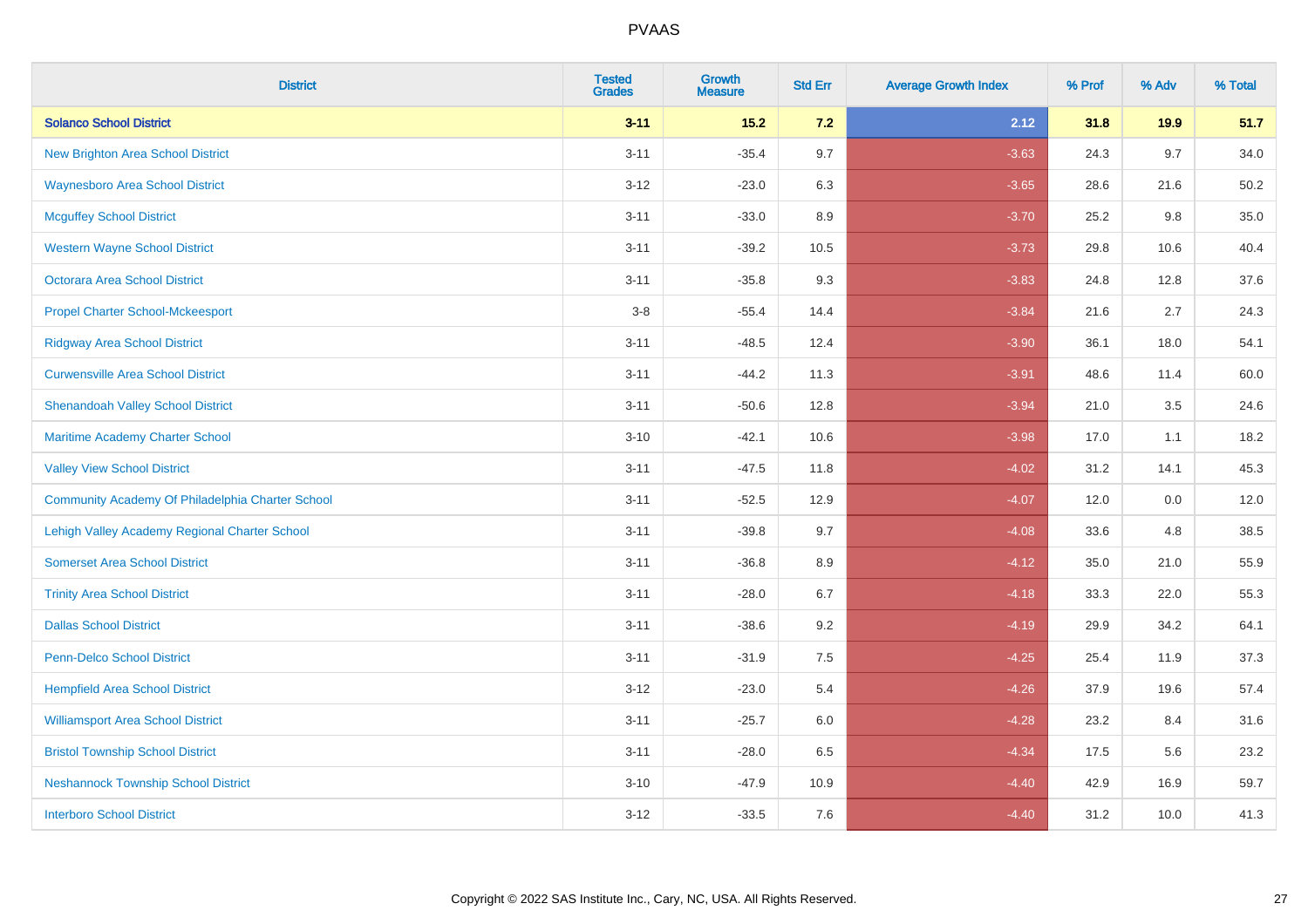| <b>District</b>                            | <b>Tested</b><br><b>Grades</b> | <b>Growth</b><br><b>Measure</b> | <b>Std Err</b> | <b>Average Growth Index</b> | % Prof | % Adv | % Total |
|--------------------------------------------|--------------------------------|---------------------------------|----------------|-----------------------------|--------|-------|---------|
| <b>Solanco School District</b>             | $3 - 11$                       | $15.2$                          | 7.2            | 2.12                        | 31.8   | 19.9  | 51.7    |
| <b>Baldwin-Whitehall School District</b>   | $3 - 11$                       | $-30.4$                         | 6.9            | $-4.41$                     | 32.4   | 13.4  | 45.8    |
| <b>Owen J Roberts School District</b>      | $3 - 11$                       | $-28.8$                         | 6.3            | $-4.56$                     | 41.4   | 29.6  | 71.1    |
| <b>Boyertown Area School District</b>      | $3 - 11$                       | $-32.6$                         | 7.0            | $-4.66$                     | 32.6   | 21.9  | 54.5    |
| <b>Blackhawk School District</b>           | $3 - 11$                       | $-36.6$                         | 7.8            | $-4.67$                     | 35.0   | 10.7  | 45.8    |
| Shippensburg Area School District          | $3 - 11$                       | $-32.5$                         | 6.7            | $-4.84$                     | 32.0   | 15.4  | 47.4    |
| <b>Oxford Area School District</b>         | $3 - 11$                       | $-36.8$                         | $7.5\,$        | $-4.89$                     | 23.1   | 12.3  | 35.4    |
| <b>Beaver Area School District</b>         | $3 - 10$                       | $-47.8$                         | 9.6            | $-4.96$                     | 35.1   | 27.0  | 62.2    |
| <b>West York Area School District</b>      | $3 - 12$                       | $-39.0$                         | 7.7            | $-5.06$                     | 29.0   | 14.2  | 43.2    |
| <b>Southeastern Greene School District</b> | $3 - 10$                       | $-72.8$                         | 14.3           | $-5.08$                     | 32.6   | 11.6  | 44.2    |
| <b>Elizabethtown Area School District</b>  | $3 - 12$                       | $-37.0$                         | 7.2            | $-5.12$                     | 27.8   | 23.1  | 50.9    |
| <b>Neshaminy School District</b>           | $3 - 11$                       | $-26.1$                         | 4.9            | $-5.32$                     | 29.8   | 15.8  | 45.6    |
| <b>Pittsburgh School District</b>          | $3 - 11$                       | $-19.1$                         | 3.5            | $-5.38$                     | 18.7   | 9.2   | 27.8    |
| <b>Manheim Township School District</b>    | $3 - 12$                       | $-32.8$                         | $6.0\,$        | $-5.43$                     | 31.6   | 24.5  | 56.0    |
| <b>Keystone Oaks School District</b>       | $3 - 11$                       | $-52.2$                         | 9.4            | $-5.52$                     | 32.5   | 14.9  | 47.4    |
| <b>Abington School District</b>            | $3 - 10$                       | $-35.3$                         | 6.3            | $-5.56$                     | 29.6   | 22.9  | 52.5    |
| <b>MaST Community Charter School</b>       | $3 - 10$                       | $-55.3$                         | 9.7            | $-5.70$                     | 37.9   | 17.5  | 55.3    |
| <b>Lancaster School District</b>           | $3 - 12$                       | $-31.7$                         | $5.2\,$        | $-6.04$                     | 11.5   | 4.7   | 16.2    |
| <b>New Castle Area School District</b>     | $3 - 12$                       | $-46.2$                         | 7.6            | $-6.07$                     | 16.4   | 7.2   | 23.6    |
| <b>Council Rock School District</b>        | $3 - 11$                       | $-27.7$                         | 4.2            | $-6.59$                     | 38.3   | 25.0  | 63.3    |
| <b>Laurel Highlands School District</b>    | $3 - 11$                       | $-53.2$                         | 8.1            | $-6.59$                     | 21.7   | 12.4  | 34.2    |
| <b>Southmoreland School District</b>       | $3 - 11$                       | $-69.9$                         | 9.7            | $-7.22$                     | 40.0   | 6.7   | 46.7    |
| <b>West Mifflin Area School District</b>   | $3 - 12$                       | $-60.3$                         | 8.3            | $-7.25$                     | 19.5   | 5.4   | 24.8    |